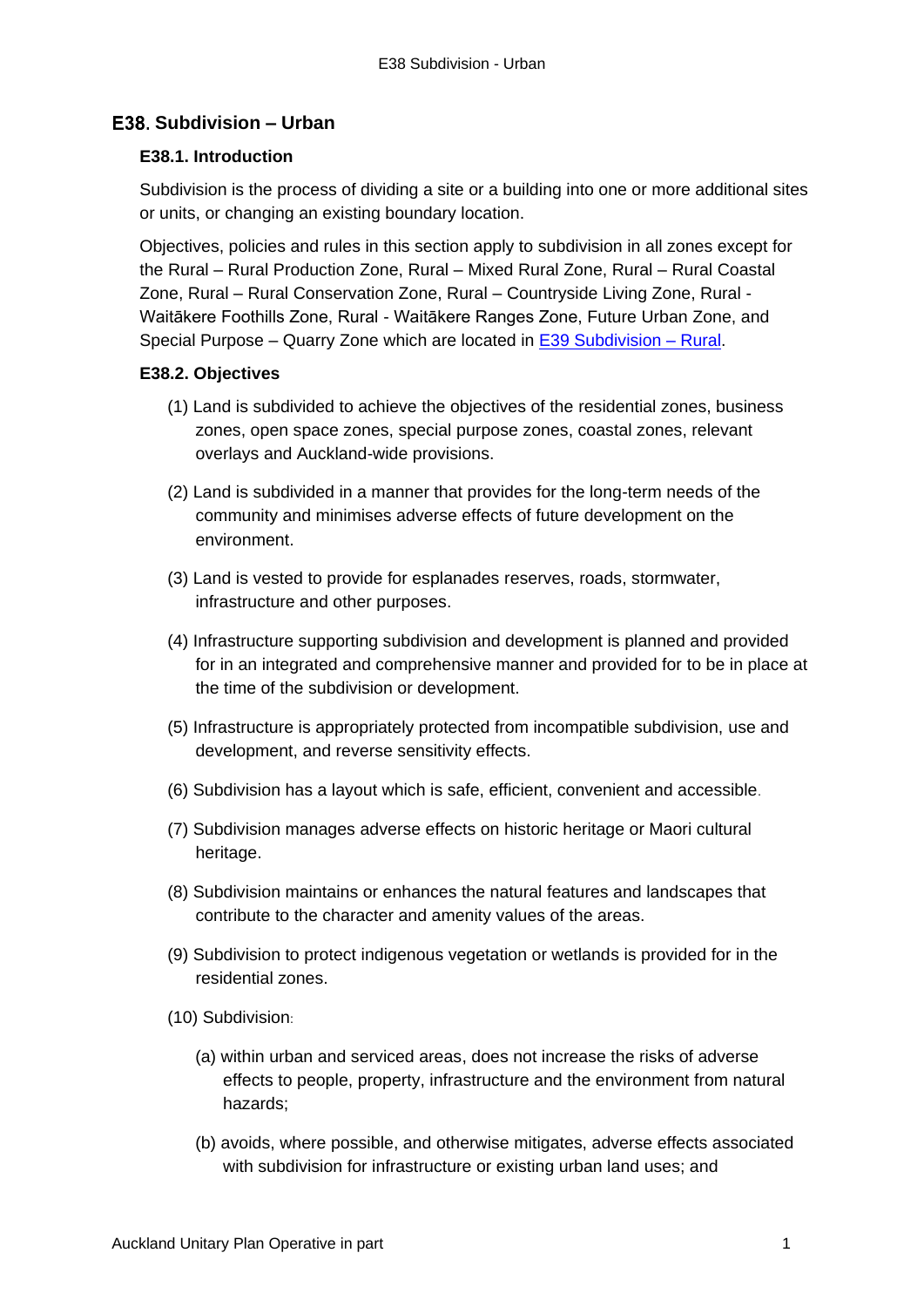(c) maintains the function of flood plains and overland flow paths to safely convey flood waters, while taking into account the likely long term effects of climate change.

## **E38.3. Policies**

- (1) Provide for subdivision which supports the policies of the Plan for residential zones, business zones, open space zones, special purpose zones, coastal zones, relevant overlays and Auckland-wide provisions.
- (2) Require subdivision to manage the risk of adverse effects resulting from natural hazards in accordance with the objectives and policies in [E36 Natural hazards](http://unitaryplan.aucklandcouncil.govt.nz/Images/Auckland%20Unitary%20Plan%20Operative/Chapter%20E%20Auckland-wide/5.%20Environmental%20Risk/E36%20Natural%20hazards%20and%20flooding.pdf)  [and flooding,](http://unitaryplan.aucklandcouncil.govt.nz/Images/Auckland%20Unitary%20Plan%20Operative/Chapter%20E%20Auckland-wide/5.%20Environmental%20Risk/E36%20Natural%20hazards%20and%20flooding.pdf) and to provide safe and stable building platforms and vehicle access.
- (3) Require subdivision design to respond to the natural landscapes by:
	- (a) avoiding building platforms and, where practicable, infrastructure, on identified or dominant ridgelines on sites zoned Residential – Large Lot Zone or Residential – Rural and Coastal Settlement Zone;
	- (b) locating and designing roads, access and infrastructure in a manner which minimises earthworks; and
	- (c) locating roads and development to follow land contours.
- (4) Require subdivision to be designed to retain, protect or enhance scheduled features including those in the Historic Heritage Overlay and Sites and Places of Significance to Mana Whenua Overlay.
- (5) Provide for subdivision of residential zoned sites containing indigenous vegetation scheduled in the [D9 Significant Ecological Areas Overlay](http://unitaryplan.aucklandcouncil.govt.nz/Images/Auckland%20Unitary%20Plan%20Operative/Chapter%20D%20Overlays/1.%20Natural%20Resources/D9%20Significant%20Ecological%20Areas%20Overlay.pdf) where the significant ecological area is to be protected, and enable the same or a similar number of sites to be created as would be enabled if the site did not contain a significant ecological area.
- (6) Provide for subdivision around existing development, and where it enables creation of sites for uses that are in accordance with an approved land use resource consent and where there is compliance with Auckland-wide and zone rules.
- (7) Provide for minor boundary adjustments which enable a more efficient and effective use of land where there is compliance with Auckland-wide and zone rules.
- (8) Avoid subdivision of minor dwellings or converted dwellings not complying with minimum lot size.
- (9) Require any staged subdivision to be undertaken in a manner that promotes efficient development.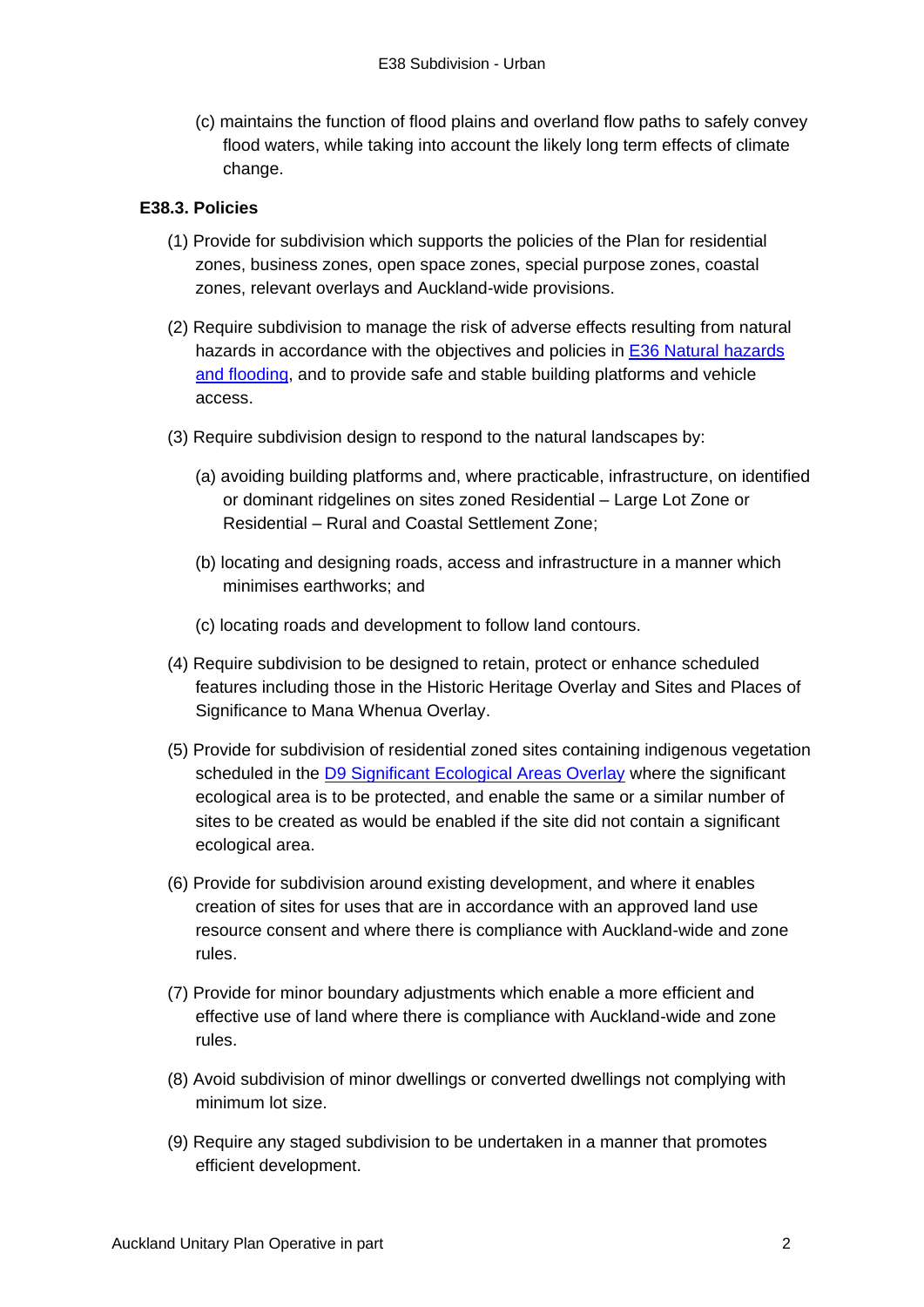- (10) Require subdivision to provide street and block patterns that support the concepts of a liveable, walkable and connected neighbourhood including:
	- (a) a road network that achieves all of the following:
		- (i) is easy and safe to use for pedestrians and cyclists;
		- (ii) is connected with a variety of routes within the immediate neighbourhood and between adjacent land areas; and
		- (iii) is connected to public transport, shops, schools, employment, open spaces and other amenities; and
	- (b) vehicle crossings and associated access designed and located to provide for safe and efficient movement to and from sites and minimising potential conflict between vehicles, pedestrians, and cyclists on the adjacent road network.
- (11) Require subdivision to be designed to achieve a high level of amenity and efficiency for residents by:
	- (a) aligning roads and sites for maximum sunlight access where topography and parent site shape allows; and
	- (b) aligning sites to the road to maximise opportunities for buildings fronting the road.
- (12) Limiting rear sites to places where the site topography, existing boundaries, natural features, or scheduled places will prevent the creation of front sites.
- (13) Require subdivision to deliver sites that are of an appropriate size and shape for development intended by the zone by:
	- (a) providing a range of site sizes and densities; and
	- (b) providing for higher residential densities in locations where they are supportive of pedestrians, cyclists, public transport and the viability and vibrancy of centres.
- (14) Encourage the design of subdivision to incorporate and enhance land forms, natural features, and indigenous trees and vegetation.
- (15) Encourage shared vehicle access by way of rear lanes where appropriate to avoid the proliferation of vehicle crossings that:
	- (a) creates adverse effects on the safety of the road and footpath;
	- (b) limits opportunities to plant street trees; or
	- (c) creates inefficiencies in the provision of on-street car parking or areas for bus stops.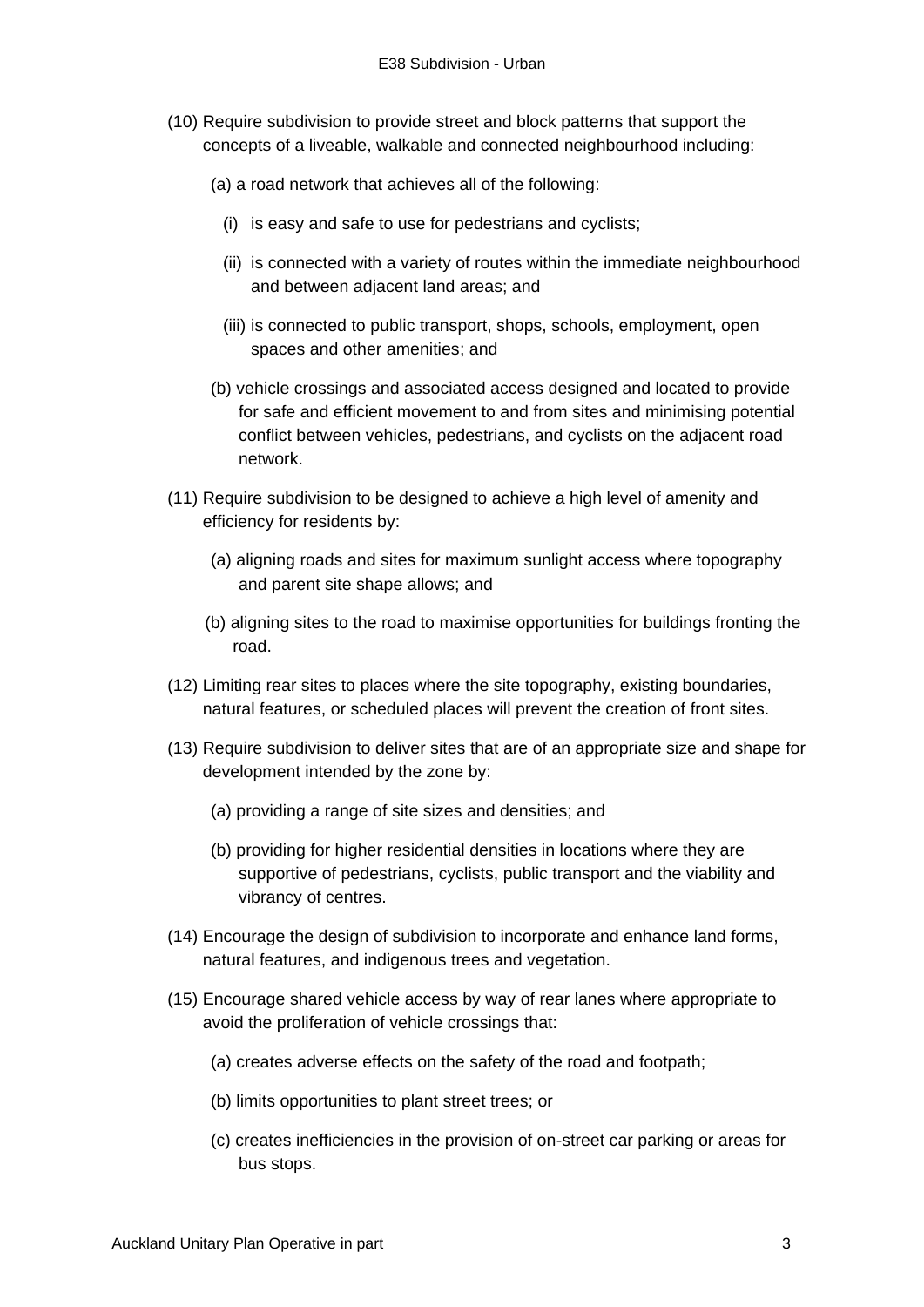- (16) Require shared vehicle access to be of a width, length and form that:
	- (a) encourages low vehicle speed environments; and
	- (b) provides for the safety of users of the access and the adjoining road network.
- (17) Require sufficient road reserves to accommodate the needs of:
	- (a) different types of transport modes;
	- (b) stormwater networks;
	- (c) network utilities; and
	- (d) lighting, street furniture, landscaping and reticulated infrastructure in a way that will not create future safety and maintenance issues.

### *Recreation and Amenity Spaces*

- (18) Require subdivision to provide for the recreation and amenity needs of residents by:
	- (a) providing open spaces which are prominent and accessible by pedestrians;
	- (b) providing for the number and size of open spaces in proportion to the future density of the neighbourhood; and
	- (c) providing for pedestrian and/or cycle linkages.

#### *Infrastructure*

- (19) Require subdivision to provide servicing:
	- (a) to be coordinated, integrated and compatible with the existing infrastructure network;
	- (b) to enable the existing network to be expanded or extended to adjacent land where that land is zoned for urban development; and
	- (c) to enable electricity and telecommunications services to be reticulated underground to each site wherever practicable.
- (20) Require sites capable of containing a building, in areas where service connections are available to a public reticulated network, to connect to the following networks:
	- (a) wastewater;
	- (b) stormwater; and
	- (c) potable water.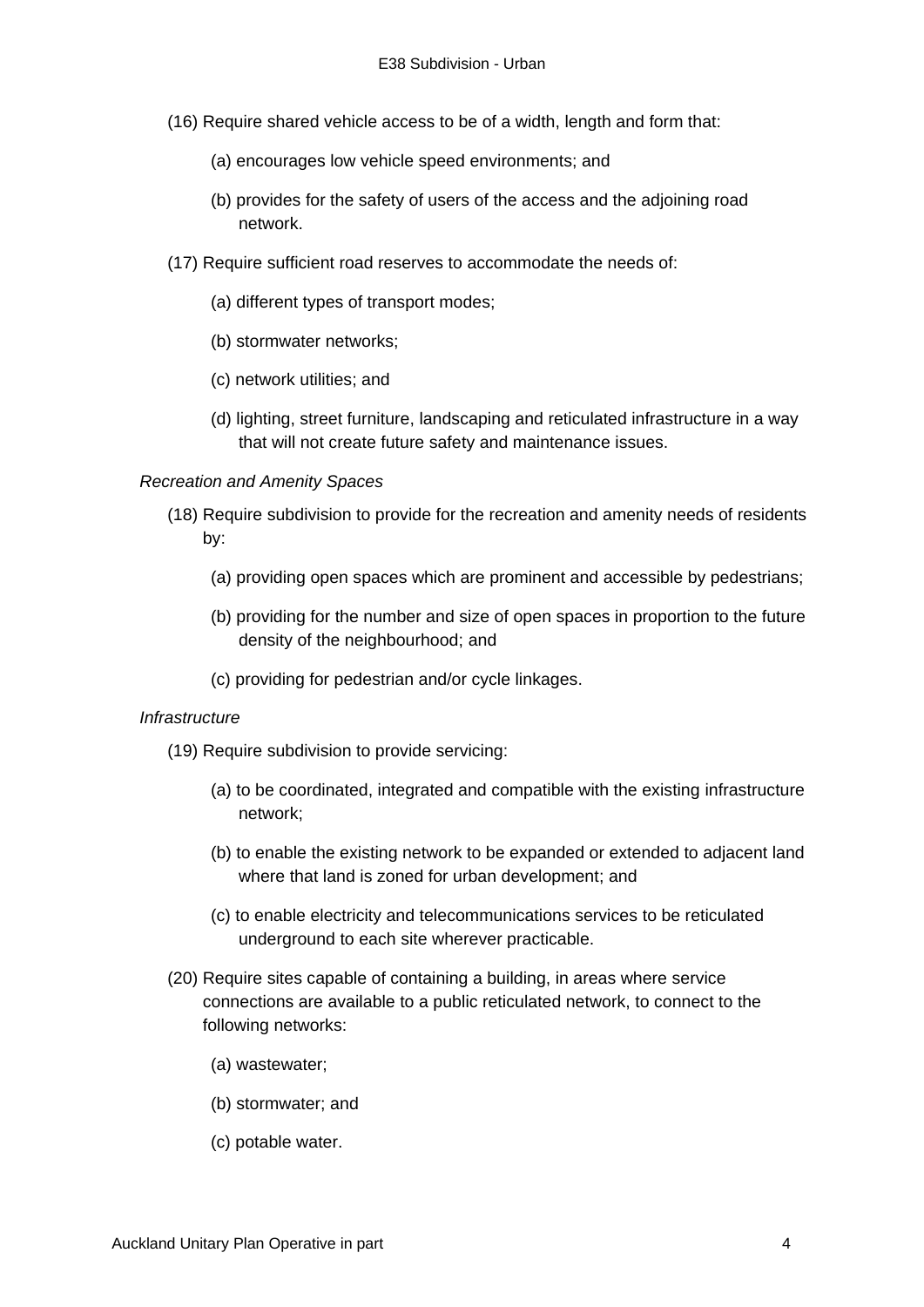- (21) Require sites capable of containing a building, in areas with no reticulated water supply, stormwater or wastewater network, to be of a size and shape that provides for:
	- (a) the treatment and disposal of stormwater in a way that does not lead to significant adverse off-site effects including degraded water quality, erosion, land instability, creation or exacerbation of flooding;
	- (b) management of wastewater via:
		- (i) an on-site wastewater treatment system, or
		- (ii) approval to connect to a private wastewater network; and
	- (c) potable water.
	- (22) Require subdivision to be designed to manage stormwater:
		- (a) in accordance with any approved stormwater discharge consent or network discharge consent;
		- (b) in a manner consistent with stormwater management policies in [E1 Water](http://unitaryplan.aucklandcouncil.govt.nz/Images/Auckland%20Unitary%20Plan%20Operative/Chapter%20E%20Auckland-wide/1.%20Natural%20Resources/E1%20Water%20quality%20and%20integrated%20management.pdf)  [quality and integrated management;](http://unitaryplan.aucklandcouncil.govt.nz/Images/Auckland%20Unitary%20Plan%20Operative/Chapter%20E%20Auckland-wide/1.%20Natural%20Resources/E1%20Water%20quality%20and%20integrated%20management.pdf)
		- (c) by applying an integrated stormwater management approach to the planning and design of development in accordance with stormwater management policies in [E1 Water quality and integrated management;](http://unitaryplan.aucklandcouncil.govt.nz/Images/Auckland%20Unitary%20Plan%20Operative/Chapter%20E%20Auckland-wide/1.%20Natural%20Resources/E1%20Water%20quality%20and%20integrated%20management.pdf)
		- (d) to protect natural streams and maintain the conveyance function of overland flow paths;
		- (e) to maintain, or progressively improve, water quality;
		- (f) to integrate drainage reserves and infrastructure with surrounding development and open space networks; and
		- (g) in an integrated and cost-effective way.
- (23) Manage subdivision and development to avoid, remedy or mitigate adverse effects on infrastructure including reverse sensitivity effects, which may compromise the operation and capacity of existing or authorised infrastructure.

#### *Esplanade Reserves and Strips*

- (24) Require esplanade reserves or strips when subdividing land adjoining the coast and other qualifying water-bodies.
- (25) Avoid reducing the width of esplanade reserve or strip, or the waiving of the requirement to provide an esplanade reserve or strip, except where any of the following apply: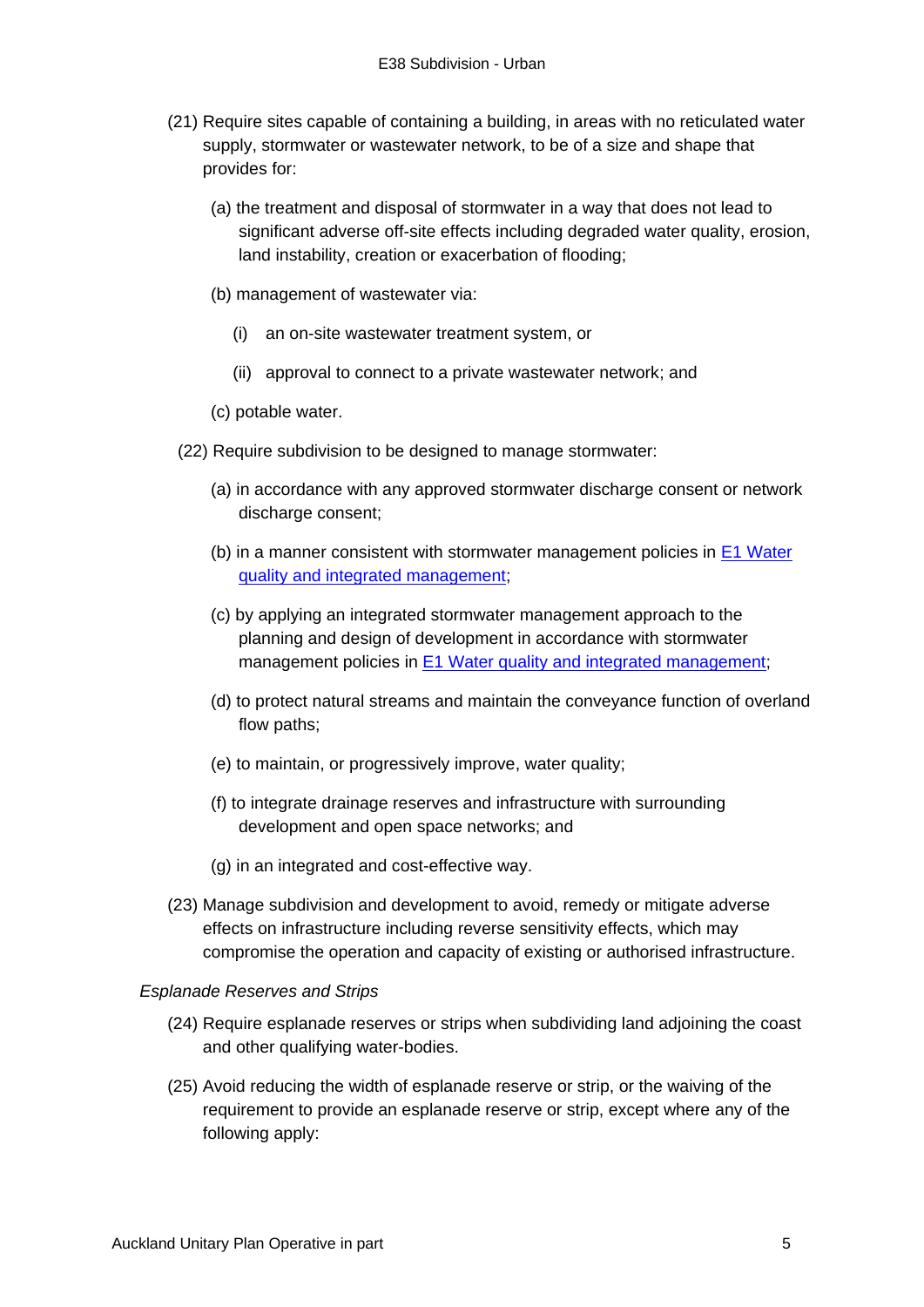- (a) safe public access and recreational use is already possible and can be maintained for the future;
- (b) the maintenance and enhancement of the natural functioning and water quality of the adjoining sea, river or other water body will not be adversely affected;
- (c) the land and water-based habitats on, and adjoining, the subject land area will not be adversely affected;
- (d) the natural values, geological features and landscape features will not be adversely affected;
- (e) any scheduled historic heritage places and sites and places of significance to Mana Whenua will not be adversely affected;
- (f) it can be demonstrated that the reduced width of the esplanade reserve or strip is sufficient to manage the risk of adverse effects resulting from natural hazards, taking into account the likely long term effects of climate change;
- (g) it can be demonstrated that a full width esplanade reserve or strip is not required to maintain the natural character and amenity of the coastal environment;
- (h) a reduced width in certain locations can be offset by an increase in width in other locations or areas which would result in a positive public benefit, in terms of access and recreation;
- (i) restrictions on public access are necessary to ensure a level of security for business activities in limited circumstances having regard to the policies in [B8.4](http://unitaryplan.aucklandcouncil.govt.nz/Images/Auckland%20Unitary%20Plan%20Operative/Chapter%20B%20RPS/B8%20Coastal%20environment.pdf) relating to public access and open space in the coastal marine area; or
- (j) direct access to the sea or other water body is required for a business activity in limited circumstances.
- (26) Require esplanade reserves rather than esplanade strips unless any of the following apply:
	- (a) land has limited conservation and recreational value;
	- (b) conservation and historic heritage values that are present can be adequately protected in private ownership;
	- (c) the opportunity to acquire an esplanade reserve is unlikely to arise but continuity of access is desirable;
	- (d) creation of esplanade strips can secure public benefits and resource management objectives without alienating land from private ownership;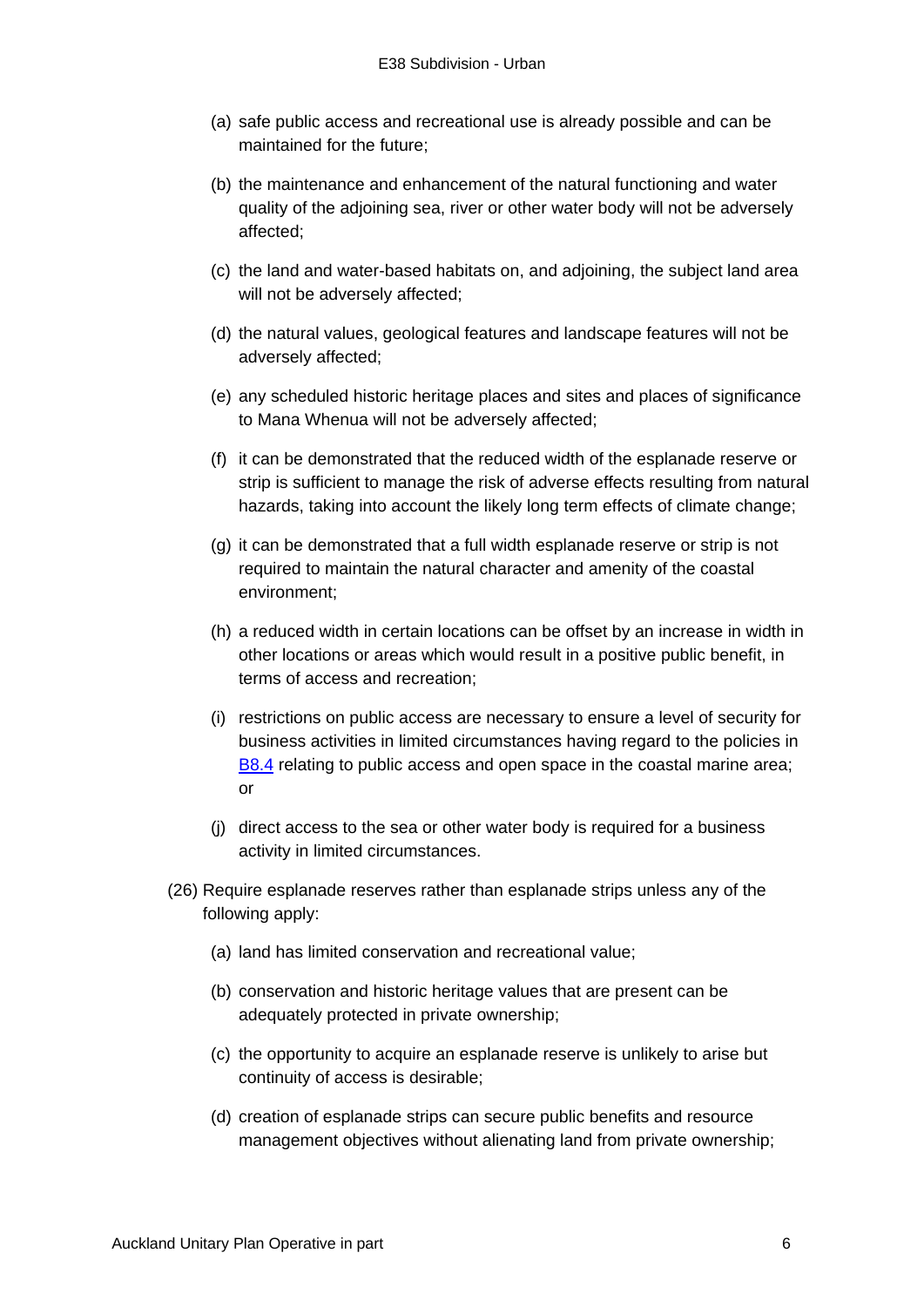- (e) land is subject to natural hazards or stability issues taking into account the likely long term effects of climate change; or
- (f) a marginal strip of at least 20 metres under the Conservation Act 1987 has not been set aside on land that is Treaty Settlement Land.

## *Subdivision Variation Control identified in the planning maps*

- (27) Manage the existing pattern and density of subdivision in locations identified in the Subdivision Variation Control shown on the planning maps to protect their low density character.
- (28) Avoid subdivision that detracts from the natural landscape qualities which are defined by the low density settlement pattern.
- (29) Manage subdivision of land where there are known infrastructure constraints.

*Subdivision in Special Character Areas Overlay – Residential and Business*

(30) Maintain the distinctive pattern of subdivision as identified in the character statements for special character areas.

## **E38.4. Activity table**

Tables E38.4.1 to E38.4.5 specify the activity status of subdivision pursuant to section 11 of the Resource Management Act 1991.

For subdivision within [the D26 National Grid Corridor](http://unitaryplan.aucklandcouncil.govt.nz/Images/Auckland%20Unitary%20Plan%20Operative/Chapter%20D%20Overlays/6.%20Infrastructure/D26%20National%20Grid%20Corridor%20Overlay.pdf) Overlay, the activity status for subdivision in the urban zones as listed in Tables E38.4.1 to E38.4.5 below will apply unless there are different provisions in [D26 National Grid Corridor Overlay](http://unitaryplan.aucklandcouncil.govt.nz/Images/Auckland%20Unitary%20Plan%20Operative/Chapter%20D%20Overlays/6.%20Infrastructure/D26%20National%20Grid%20Corridor%20Overlay.pdf) in which case the overlay provisions will take precedence.

For subdivision in the Rural – Rural Production Zone, Rural – Mixed Rural Zone, Rural – Rural Coastal Zone, Rural – Rural Conservation Zone, Rural – Countryside Living Zone, Rural - Waitākere Foothills Zone, Rural - Waitākere Ranges Zone, Future Urban Zone, and Special Purpose – Quarry Zone see [E39 Subdivision](http://unitaryplan.aucklandcouncil.govt.nz/Images/Auckland%20Unitary%20Plan%20Operative/Chapter%20E%20Auckland-wide/6.%20Subdivision/E39%20Subdivision%20-%20Rural.pdf) – Rural.

The activities listed in Table E38.4.1 Subdivision for specific purposes may only comprise a specific element of a subdivision activity. The other elements of a subdivision may also be listed in Tables E38.4.2, E38.4.3, E38.4.4, and E38.4.5. Where the proposed subdivision activity fits into activities listed in Table E38.4.1 Subdivision for specific purposes and those listed in tables E38.4.2, E38.4.3, E38.4.4, and/or E38.4.5 then the activity status listed for each activity in each table also applies.

## **Table E38.4.1 Activity table - Subdivision for specific purposes**

|      | <b>Activity</b>                                                                                                                                     | <b>Activity status</b> |
|------|-----------------------------------------------------------------------------------------------------------------------------------------------------|------------------------|
| (A1) | Lease in excess of 35 years of a building or part of a<br>building where a cross-lease, company lease, or unit title<br>subdivision is not involved | P                      |
| (A2) | Subdivision for a network utility                                                                                                                   | D                      |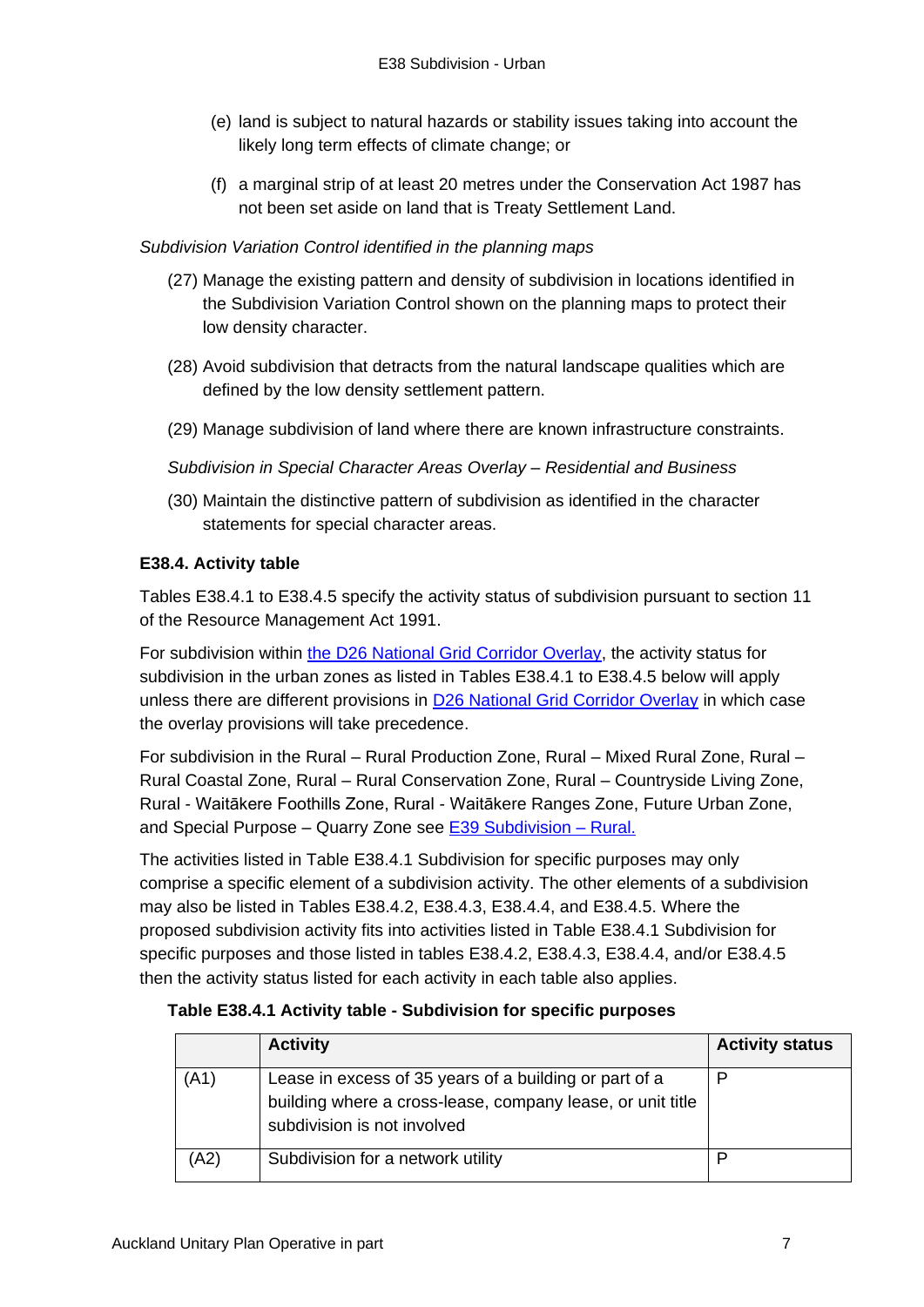| (A3)  | Conversion of a cross lease to a fee simple title                                                                                                                                                       | C            |
|-------|---------------------------------------------------------------------------------------------------------------------------------------------------------------------------------------------------------|--------------|
| (A4)  | Cross lease, company lease, unit title and strata-title<br>subdivision                                                                                                                                  | $\mathsf{C}$ |
| (A5)  | Amendments to a cross lease or unit title, including<br>additions and alterations to buildings, accessory<br>buildings and areas for exclusive use by an owner or<br>owners                             | $\mathsf{C}$ |
| (A6)  | Boundary adjustments which do not exceed 10 per cent<br>of the net site area of each site                                                                                                               | C            |
| (A7)  | Subdivision of a site with two or more zones or<br>subdivision along an undefined zone boundary                                                                                                         | <b>RD</b>    |
| (AB)  | Subdivision establishing an esplanade reserve                                                                                                                                                           | <b>RD</b>    |
| (A9)  | Subdivision establishing an esplanade strip                                                                                                                                                             | D            |
| (A10) | Any reduction or waiver of esplanade reserves or strips                                                                                                                                                 | D            |
| (A11) | Subdivision of land within any of the following natural<br>hazard areas:<br>1 per cent annual exceedance probability<br>floodplain;                                                                     | <b>RD</b>    |
|       | coastal storm inundation 1 per cent annual<br>$\bullet$<br>exceedance probability (AEP) area;                                                                                                           |              |
|       | coastal storm inundation 1 per cent annual<br>$\bullet$<br>exceedance probability (AEP) plus 1m sea level<br>rise area;                                                                                 |              |
|       | coastal erosion hazard area; or                                                                                                                                                                         |              |
|       | land which may be subject to land instability.                                                                                                                                                          |              |
| (A12) | Any subdivision listed in this activity table not meeting<br>the standards in E38.6 General standards for subdivision                                                                                   | D            |
| (A13) | Any subdivision listed in this activity table not meeting<br>the permitted, controlled, or restricted discretionary<br>activities standards in E38.7 Standards for subdivision<br>for specific purposes | D            |

# **Table E38.4.2 Activity table - Subdivision in residential zones**

|       | <b>Activity</b>                                                                                           | <b>Activity status</b> |
|-------|-----------------------------------------------------------------------------------------------------------|------------------------|
| (A14) | Subdivision in accordance with an approved land use<br>resource consent complying with Standard E38.8.2.1 | <b>RD</b>              |
| (A15) | Subdivision around existing buildings and development<br>complying with Standard E38.8.2.2                | <b>RD</b>              |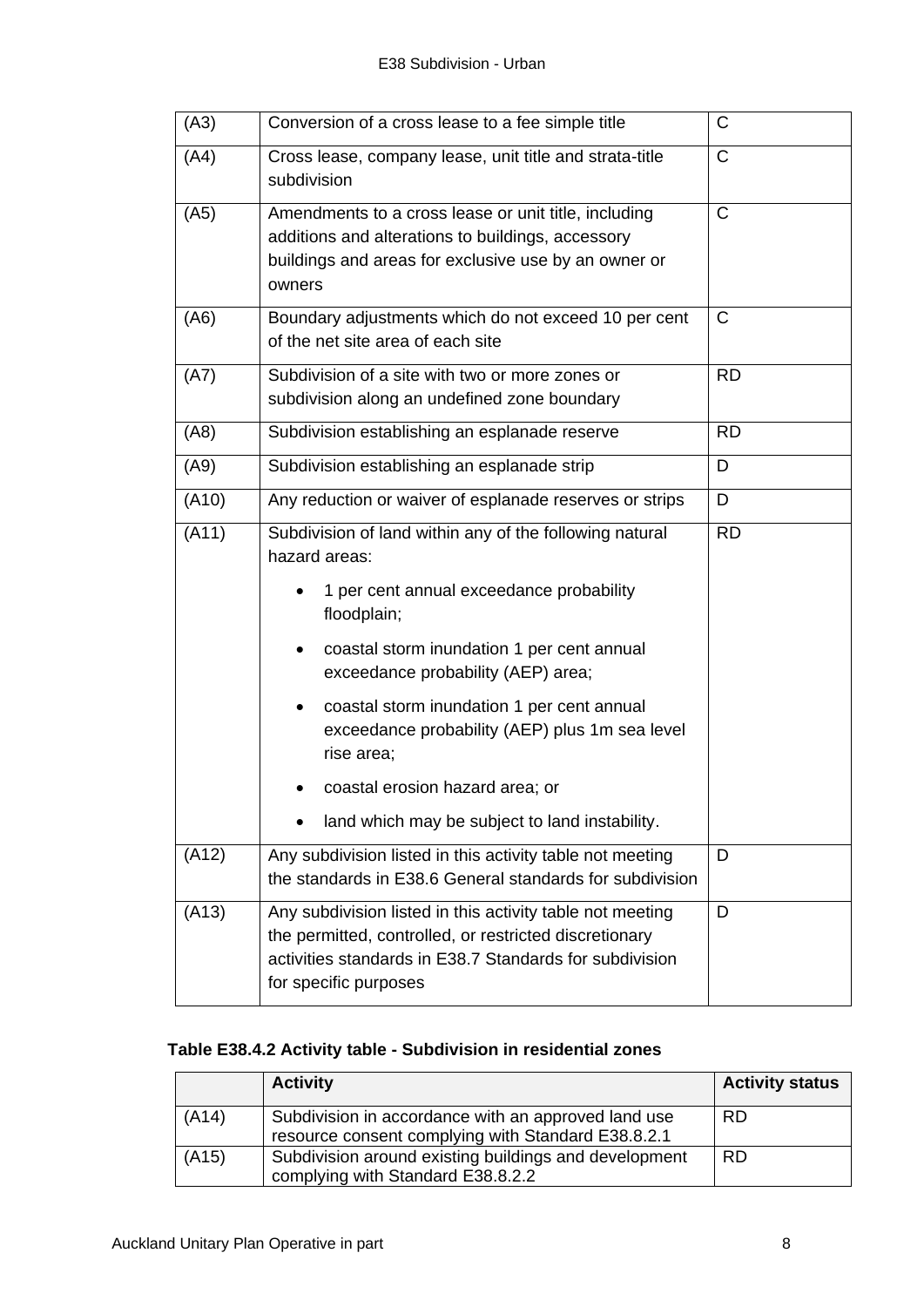| (A16) | Vacant sites subdivision involving parent sites of less<br>than 1ha complying with Standard E38.8.2.3                                                                                                                                                  | RD        |
|-------|--------------------------------------------------------------------------------------------------------------------------------------------------------------------------------------------------------------------------------------------------------|-----------|
| (A17) | Vacant sites subdivision involving parent sites of less<br>than 1ha not complying with Standard E38.8.2.3.                                                                                                                                             | D         |
| (A18) | Vacant sites subdivision involving parent sites of 1ha or<br>greater complying with Standard E38.8.3.1                                                                                                                                                 | D         |
| (A19) | Vacant sites subdivision involving parent sites of 1ha or<br>greater not complying with Standard E38.8.3.1                                                                                                                                             | <b>NC</b> |
| (A20) | Subdivision of sites identified in the Subdivision Variation<br>Control complying with Standard E38.8.2.4                                                                                                                                              | <b>RD</b> |
| (A21) | Subdivision of sites identified in the Subdivision Variation<br>Control not complying with Standard E38.8.2.4                                                                                                                                          | <b>NC</b> |
| (A22) | Subdivision involving indigenous vegetation scheduled in<br>the Significant Ecological Areas Overlay complying with<br><b>Standard E38.8.2.5</b>                                                                                                       | <b>RD</b> |
| (A23) | Subdivision involving indigenous vegetation scheduled in<br>the Significant Ecological Areas Overlay not complying<br>with Standard E38.8.2.5                                                                                                          | <b>NC</b> |
| (A24) | Subdivision of sites identified in the Special Character<br>Areas Overlay - Residential and Business complying<br>with Standard E38.8.2.6                                                                                                              | <b>RD</b> |
| (A25) | Subdivision of sites identified in the Special Character<br>Areas Overlay - Residential and Business not complying<br>with Standard E38.8.2.6                                                                                                          | <b>NC</b> |
| (A26) | Subdivision of a minor dwelling from the principal<br>dwelling where the proposed sites comply with the<br>minimum site size requirement for subdivision in the<br>applicable zone                                                                     | <b>RD</b> |
| (A27) | Subdivision of a minor dwelling from the principal<br>dwelling where the proposed sites do not comply with the<br>minimum site size requirement for subdivision in the<br>applicable zone                                                              | Pr        |
| (A28) | Subdivision of a converted dwelling established from the<br>conversion of a principal dwelling existing as at 30<br>September 2013 where the proposed sites comply with<br>the minimum site size requirement for subdivision in the<br>applicable zone | <b>RD</b> |
| (A29) | Subdivision of a converted dwelling established from the<br>conversion of a principal dwelling existing as at 30<br>September 2013 where the proposed sites do not comply                                                                              | Pr        |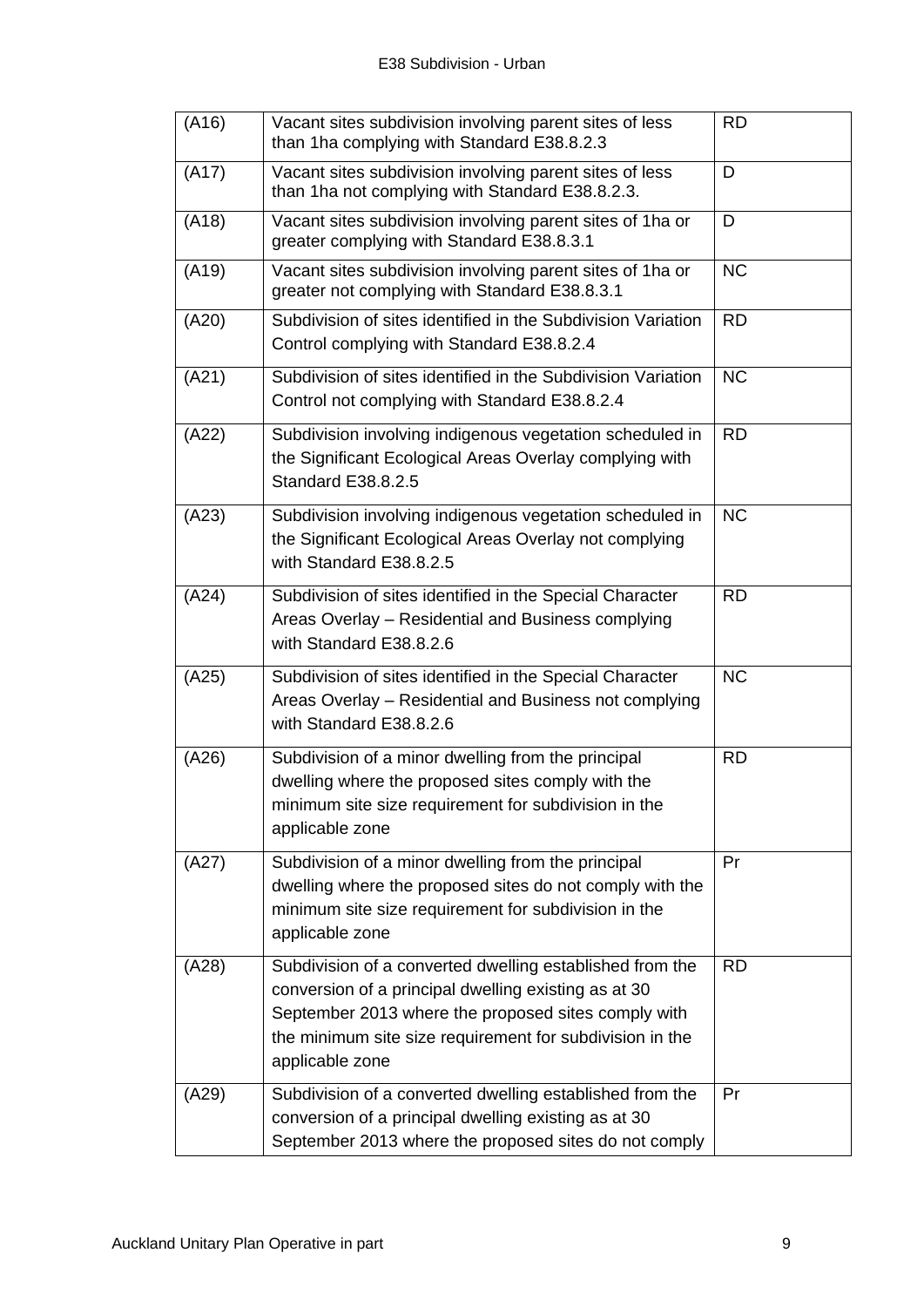|       | with the minimum site size requirement for subdivision in<br>the applicable zone                                                      |   |
|-------|---------------------------------------------------------------------------------------------------------------------------------------|---|
| (A30) | Any subdivision listed in this activity table not meeting<br>E38.6 General standards for subdivision                                  | D |
| (A31) | Any subdivision listed in this activity table not meeting the<br>standards in E38.8 Standards for subdivision in<br>residential zones | D |
| (A32) | Any subdivision not otherwise provided for in Tables<br>E38.4.1 and E38.4.2                                                           | D |

# **Table E38.4.3 Activity table - Subdivision in business zones**

|       | <b>Activity</b>                                                                                                                    | <b>Activity status</b> |
|-------|------------------------------------------------------------------------------------------------------------------------------------|------------------------|
| (A33) | Subdivision in accordance with an approved land use<br>resource consent complying with Standard E38.9.2.1                          | RD.                    |
| (A34) | Subdivision around existing buildings and development<br>complying with Standard E38.9.2.2                                         | <b>RD</b>              |
| (A35) | Vacant sites subdivision complying with Standard<br>E38.9.2.3                                                                      | <b>RD</b>              |
| (A36) | Vacant sites subdivision not complying with Standard<br>E38.9.2.3                                                                  | <b>NC</b>              |
| (A37) | Any subdivision listed in this activity table not meeting<br>the standards in E38.6 General standards for subdivision              | D                      |
| (A38) | Any subdivision listed in this activity table not meeting<br>standards in E38.9 Standards for subdivision in the<br>business zones | D                      |
| (A39) | Any subdivision not otherwise provided for in Tables<br>E38.4.1and E38.4.3                                                         | D                      |

# **Table E38.4.4 Activity table - Subdivision in open space zones**

|       | <b>Activity</b>                                                                                                       | <b>Activity</b><br><b>Status</b> |
|-------|-----------------------------------------------------------------------------------------------------------------------|----------------------------------|
| (A40) | Subdivision in accordance with an approved land use resource<br>consent complying with Standard E38.10.1.1            | IRD                              |
| (A41) | Subdivision around existing buildings and development<br>complying with Standard E38.10.1.2                           | RD                               |
| (A42) | Any subdivision listed in this activity table not meeting the<br>standards in E38.6 General standards for subdivision |                                  |
| (A43) | Any subdivision not otherwise provided for in Tables E38.4.1 and D<br>E38.4.4                                         |                                  |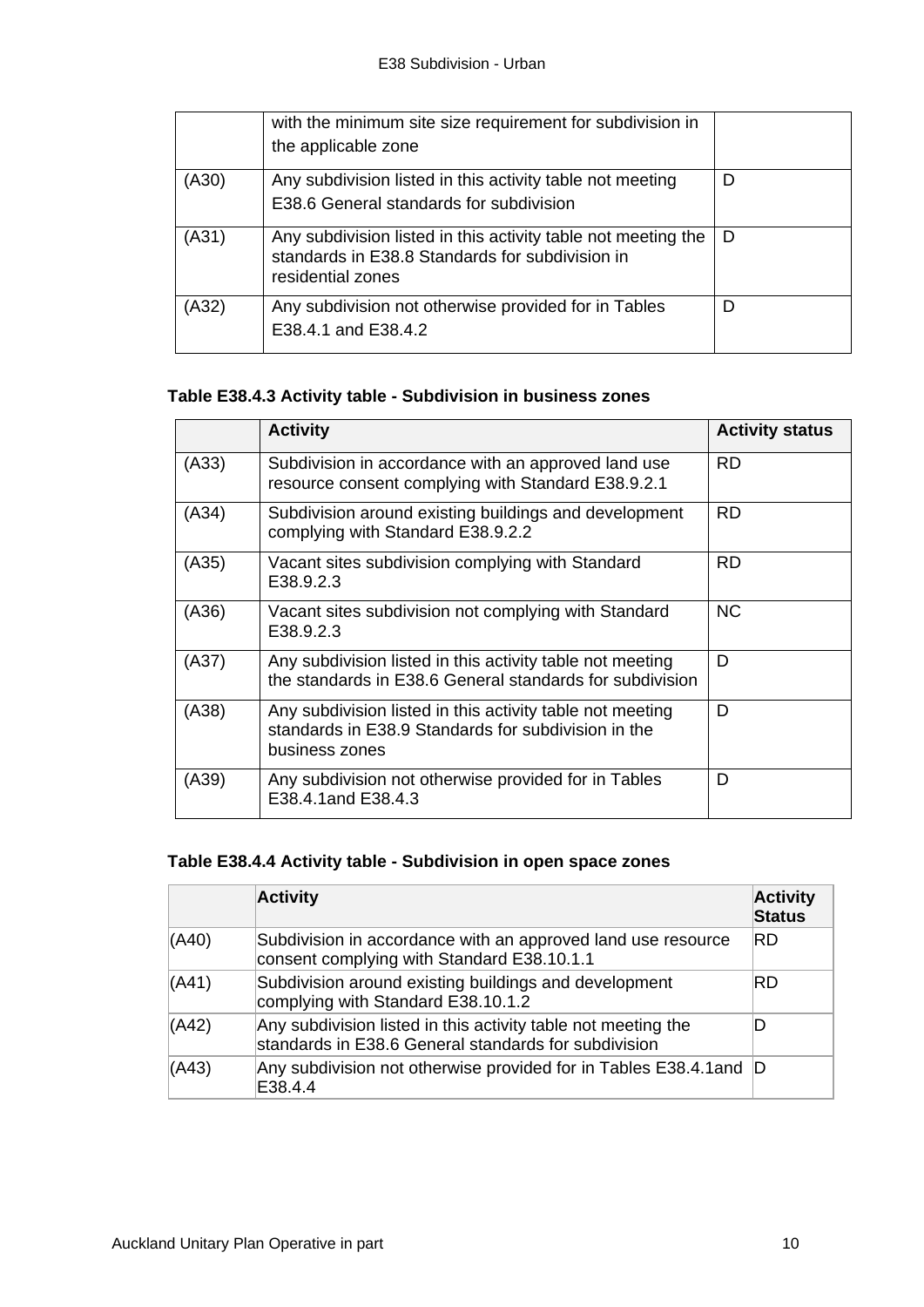## **Table E38.4.5 Activity table - Subdivision in all other zones excluding those covered by E39 Subdivision - Rural**

|       | <b>Activity</b>                                                                         | <b>Activity status</b> |
|-------|-----------------------------------------------------------------------------------------|------------------------|
| (A44) | Any subdivision not meeting the standards in E38.6<br>General standards for subdivision |                        |
| (A45) | Subdivision not otherwise provided for in Table E38.4.1                                 |                        |

## **E38.5. Notification**

- (1) An application for resource consent for a controlled activity listed in Table E38.4.1 Activity table - Subdivision for Specific Purposes will be considered without public or limited notification or the need to obtain written approval from affected parties unless the Council decides that special circumstances exist under section 95A(9) of the Resource Management Act 1991.
- (2) Any application for resource consent for an activity listed in Tables E38.4.1 to E38.4.5 Activity tables and which is not listed in E38.5(1) will be subject to the normal tests for notification under the relevant sections of the Resource Management Act 1991.
- (3) When deciding who is an affected person in relation to any activity for the purposes of section 95E of the Resource Management Act 1991 the Council will give specific consideration to those persons listed in Rule [C1.13\(4\).](http://unitaryplan.aucklandcouncil.govt.nz/Images/Auckland%20Unitary%20Plan%20Operative/Chapter%20C%20General%20Rules/C%20General%20rules.pdf)

### **E38.6. General standards for subdivision**

All subdivision listed in Tables E38.4.1 to E38.4.5 Activity tables must comply with the standards set out in E38.6 General standards for subdivision unless otherwise specified, as well as the standards in E38.7 Standards for subdivision for specific purposes to E38.10 Standards for subdivision in open space zones as relevant.

### **E38.6.1. Site size and shape**

- (1) Except where the purpose of the site is for a network utility (including a site to be vested in Council), sites must meet one of the following:
	- (a) in residential zones and business zones a shape factor that meets the requirements of Standard E38.8.1.1 Site shape factor in residential zones or Standard E38.9.1.1 Site shape factor in business zones;
	- (b) be in accordance with an approved land use resource consent; or
	- (c) be around an existing lawfully established development.

### **E38.6.2. Access and entrance strips**

- (1) All proposed sites must be provided with legal and physical access to a road, unless they meet one of the following:
	- (a) are being created for reserves and network utilities; or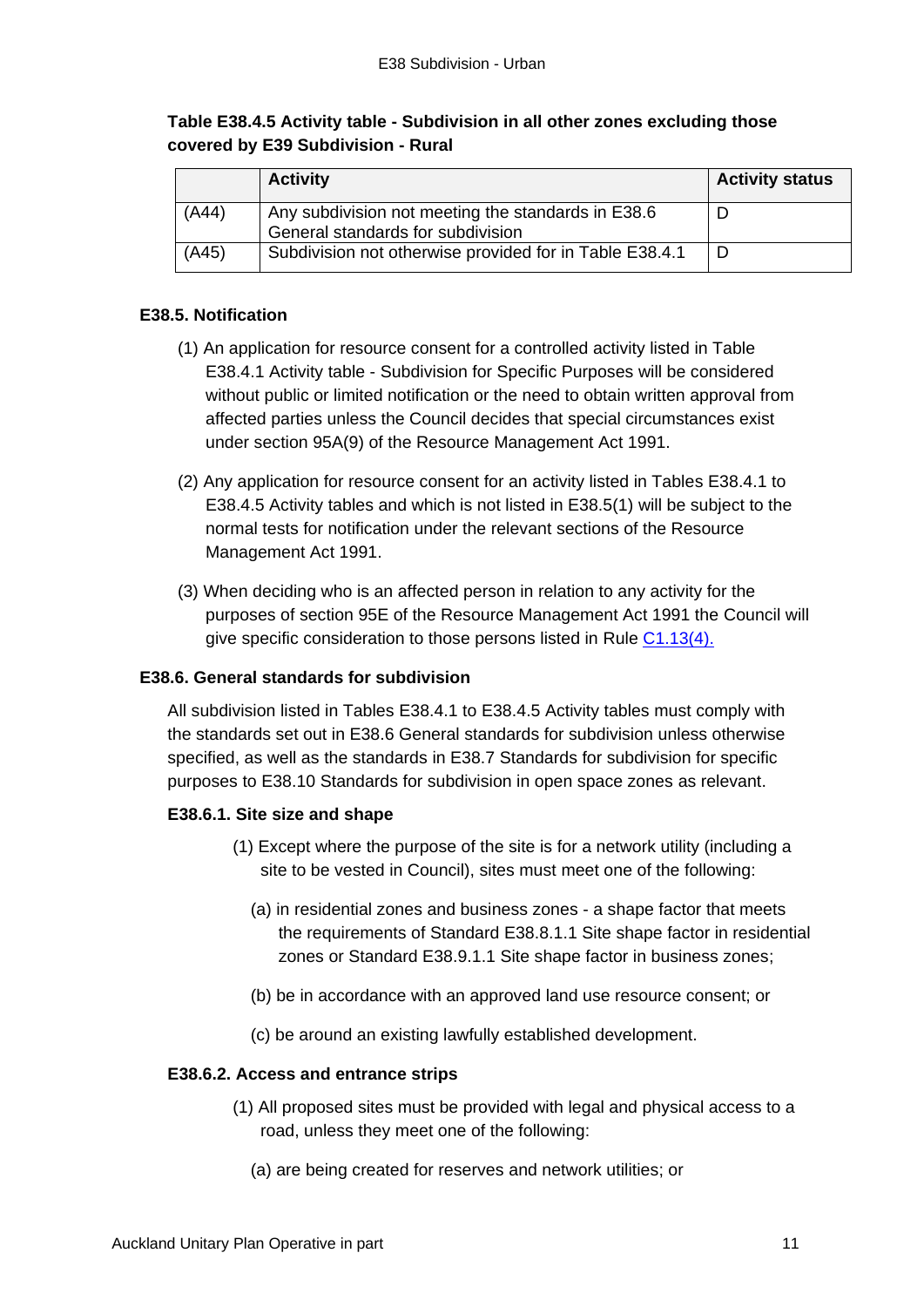- (b) will be amalgamated with another site that already has legal and physical access to a road.
- (2) Entrance strips must be less than 7.5 metres wide unless otherwise stated.

## **E38.6.3. Services**

- (1) For all proposed sites capable of containing a building, or for cross lease or unit title, strata title, company lease, each lot must be designed and located so that provision is made for the following services:
	- (a) collection, treatment and disposal of stormwater;
	- (b) collection, treatment and disposal of wastewater;
	- (c) water supply;
	- (d) electricity supply; and
	- (e) telecommunications.
- (2) Where no reticulated water supply is available, sufficient water supply and access to water supplies for firefighting purposes in accordance with the NZ Fire Service Fire Fighting Water Supplies Code of Practice SNZ PAS 4509:2008 must be provided.

### **E38.6.4. Staging**

- (1) Where a subdivision is to be carried out in stages, the applicant must provide adequate detail of the proposed timetable and sequencing of the staging at the time they apply for the overall subdivision consent. This must include all of the following:
	- (a) the time period over which the development is likely to take place;
	- (b) the areas of land subject to the proposed stages; and
	- (c) the balance area of the site remaining after the completion of each stage.

### **E38.6.5. Overland flow paths**

- (1) All subdivision must be designed to incorporate overland flow paths on the site.
- (2) Stormwater must exit the site in a location that does not increase the risk of hazards to downstream properties.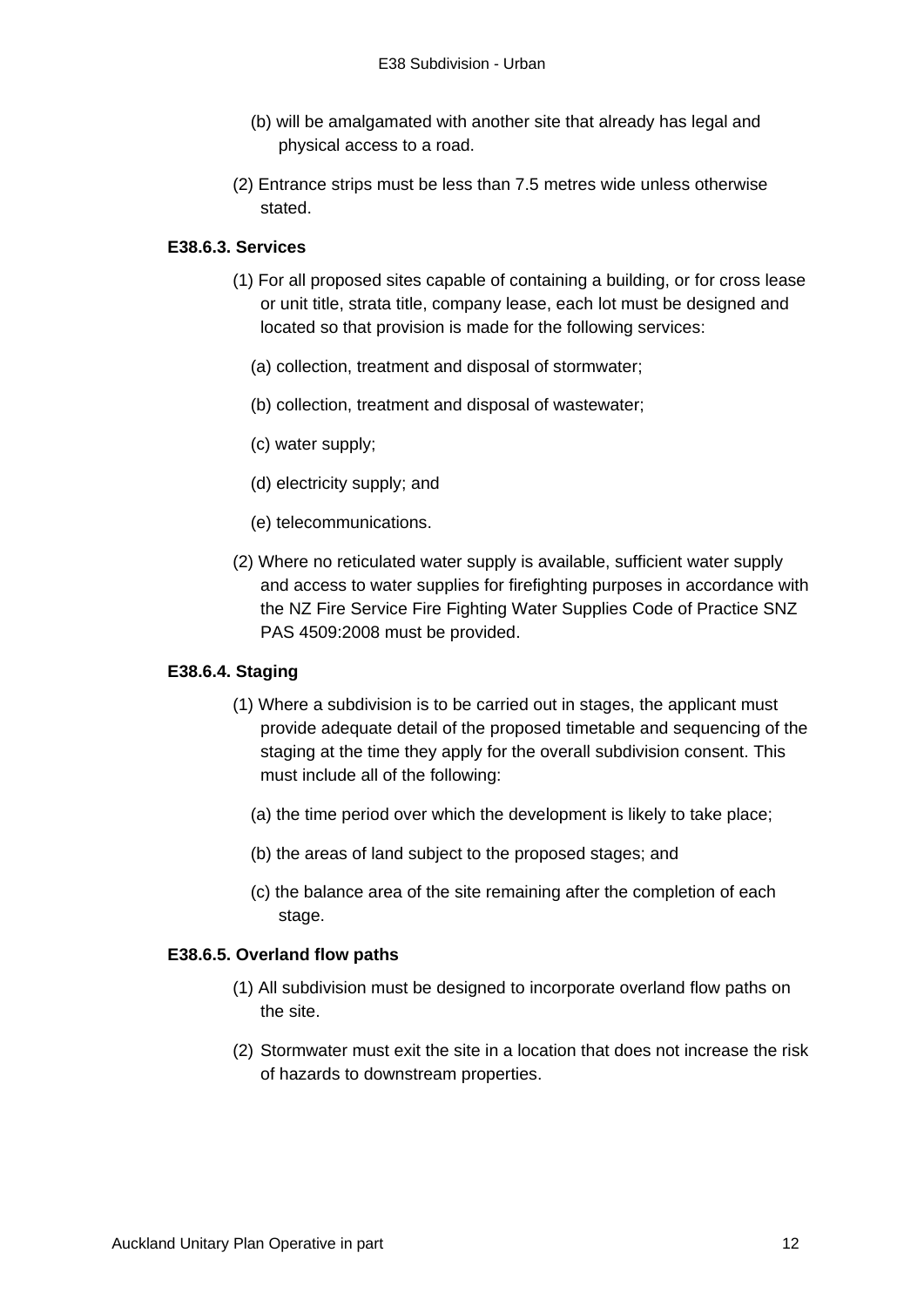## **E38.6.6. Existing vegetation on the site**

- (1) All subdivision plans, excluding subdivision plans for boundary adjustments, must show any of the following features that exist on, or on the boundary of, the land being subdivided:
	- (a) any areas identified as Significant Ecological Area in the Significant Ecological Areas Overlay; or
	- (b) any other areas of indigenous vegetation, wetlands, waterways, streams, rivers and lakes.

## **E38.7. Standards for subdivision for specific purposes**

### **E38.7.1. Standards – specific purposes permitted activities**

Subdivision listed as permitted activities in Table E38.4.1 Subdivision for specific purposes must comply with the applicable standards for the proposed subdivision listed in E38.6 General standards for subdivisions and E38.7.1 Standards – specific purposes permitted activities.

# **E38.7.1.1. Lease in excess of 35 years of a building or part of a building where a cross lease, company lease or unit title subdivision is not involved:**

- (1) The subject building must be lawfully established.
- (2) The boundaries of the proposed sites must follow existing or proposed walls, ceilings and floors.
- (3) The scheme plan must show the proposed sites in relation to the exterior of the building and provide upper and lower elevations in terms of a datum to be established.
- (4) Each lease area must have either frontage to a legal road or allow for access through common areas to a legal road.

### **E38.7.1.2. Subdivision for a network utility**

- (1) The network utility activity must:
	- (a) be a permitted activity pursuant to  $E26$  [Infrastructure;](http://unitaryplan.aucklandcouncil.govt.nz/Images/Auckland%20Unitary%20Plan%20Operative/Chapter%20E%20Auckland-wide/4.%20Infrastructure/E26%20Infrastructure.pdf) or
	- (b) have all resource consents or notices of requirements approved.
- (2) A covenant or consent notice will be required to state that land that is no longer required for the network utility after it disestablishes must be amalgamated with the adjoining land.
- (3) The balance sites must comply with the relevant overlays, Auckland-wide and zone standards, other than the minimum site size, unless resource consent has been granted for any infringements.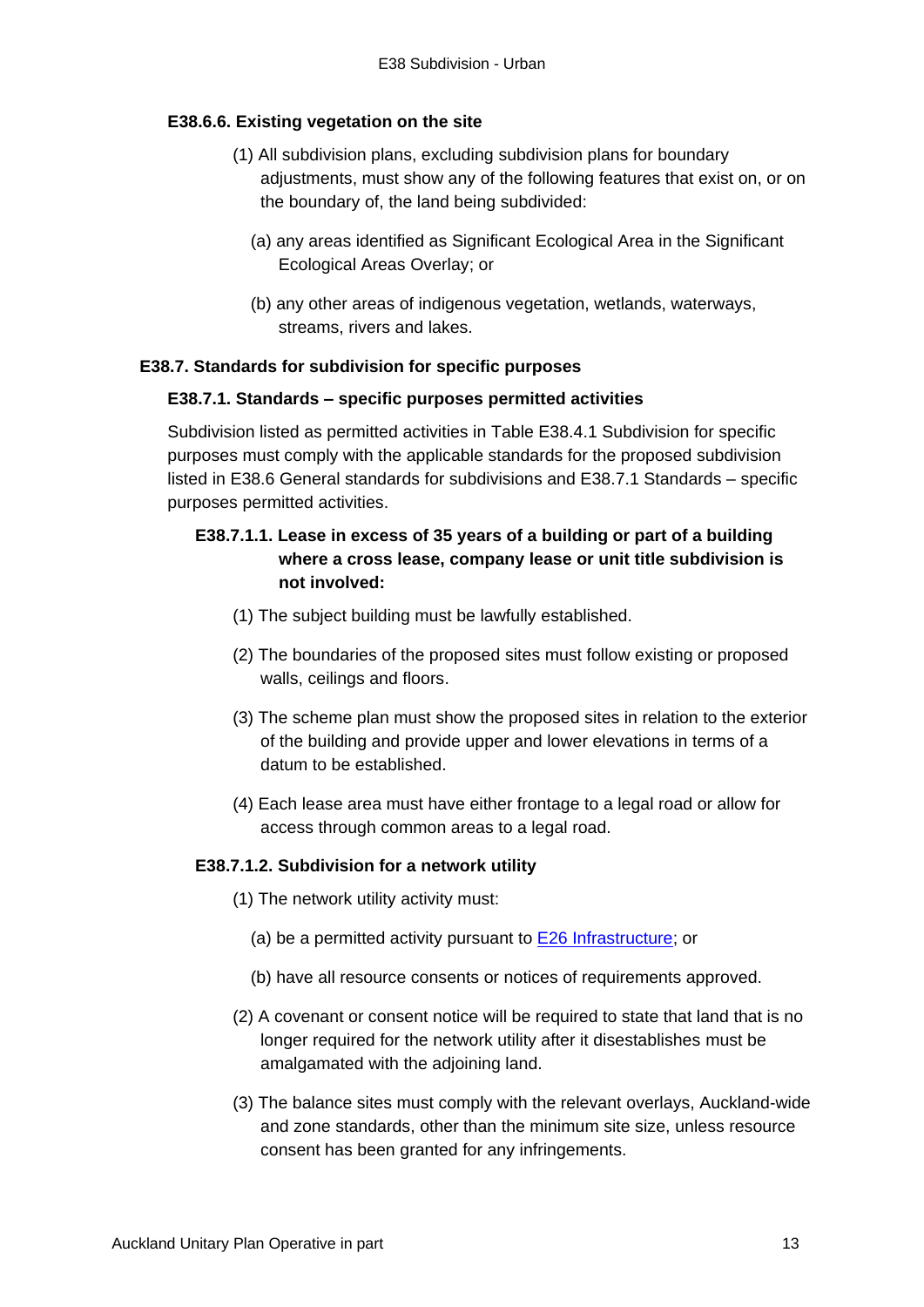(4) Sites must have access to a legal road through an appropriate legal mechanism.

### **E38.7.2. Standards – specific purposes controlled activities**

Subdivision listed as controlled activities in Table E38.4.1 Subdivision for specific purposes must comply with the applicable standards for the proposed subdivision listed in E38.6 General standards for subdivisions and E38.7.2 Standards – specific purposes controlled activities.

## **E38.7.2.1. Boundary adjustments which do not exceed 10 per cent of the net site area of each site**

- (1) All sites prior to the boundary adjustment must be contained within the same zone.
- (2) All service connections and on-site infrastructure must be located within the boundary of the site they serve, or have legal rights provided by an appropriate legal mechanism.

### **E38.7.2.2. Conversion of a cross-lease to a fee simple title**

- (1) All existing development must meet one of the following:
	- (a) comply with the relevant overlays, Auckland-wide and zone rules;
	- (b) be in accordance with an approved resource consent;
	- (c) have existing use rights;
	- (d) be in accordance with an approved building consent,
	- (e) have a code of compliance certificate, or
	- (f) have a certificate of acceptance.
- (2) All service connections and on-site infrastructure must be located within the boundary of the site they serve, or have legal rights provided by an appropriate legal mechanism.
- **E38.7.2.3. Cross lease, company lease, unit title and strata-title subdivision; and Amendments to a cross lease or unit title, including additions and alterations to buildings, accessory buildings and areas for exclusive use by an owner or owners** 
	- (1) All buildings must meet one of the following:
		- (a) have existing use rights;
		- (b) comply with the relevant Auckland-wide and zone rules; or
		- (c) be in accordance with an approved land use resource consent.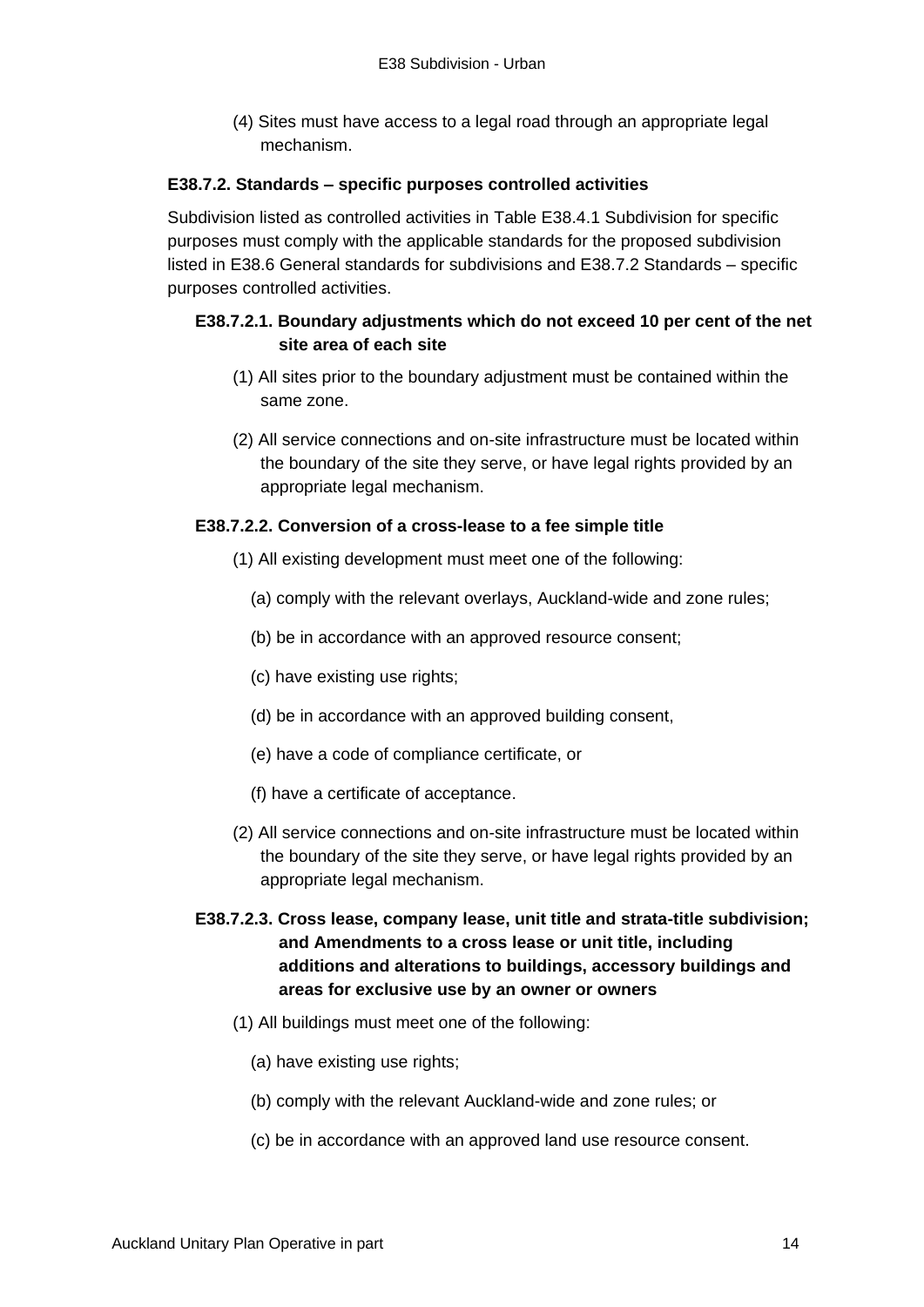- (2) All areas to be set aside for the exclusive use of each building or unit must be shown on the survey plan, in addition to any areas to be used for common access or parking or other such purpose.
- (3) Subdivision consent affecting a building or any part of a building and any proposed covenant, unit or accessory unit boundary, must not result in any infringements of any relevant overlays, Auckland-wide and zone rules.
- (4) Parking spaces must not be created as principal units, unless provided for by a resource consent. Instead parking spaces must be created as accessory units or common areas when associated with an approved use or activity.
- (5) All service connections and on-site infrastructure must be located within the boundary of the site they serve or have access provided by an appropriate legal mechanism.

## **E38.7.3. Standards – specific purposes restricted discretionary activities**

Subdivision listed as restricted discretionary activities in Table E38.4.1 Subdivision for specific purposes must comply with the applicable standards for the proposed subdivision listed in E38.6 General standards for subdivisions and E38.7.3 Standards – specific purposes restricted discretionary activities.

## **E38.7.3.1. Subdivision of a site with two or more zones or subdivision along an undefined zone boundary**

- (1) Where a site has two or more zones the lot boundaries of the subdivision must follow, as near as possible to, the zone boundaries.
- (2) Where a proposed site is located entirely within a single zone, the proposed site must comply with the relevant subdivision standards for that zone.
- (3) The lots created must comply with the overlay, Auckland-wide and zone rules applying to that particular part of the site.

### **E38.7.3.2. Subdivision establishing an esplanade reserve**

- (1) Any subdivision involving the creation of sites less than 4 hectares and the proposed site adjoins the line of mean high water springs or the bank of a river or stream 3 metres or more in width or any lake, must provide a minimum 20 metre wide esplanade reserve in accordance with section 230 of the Resource Management Act 1991. This must be shown on the application plan and the subsequent land transfer plan.
- (2) The width of any esplanade reserve must be measured in a landward direction at 90 degrees to the line of mean high water spring, or the bank of a river or stream or margin of any lake.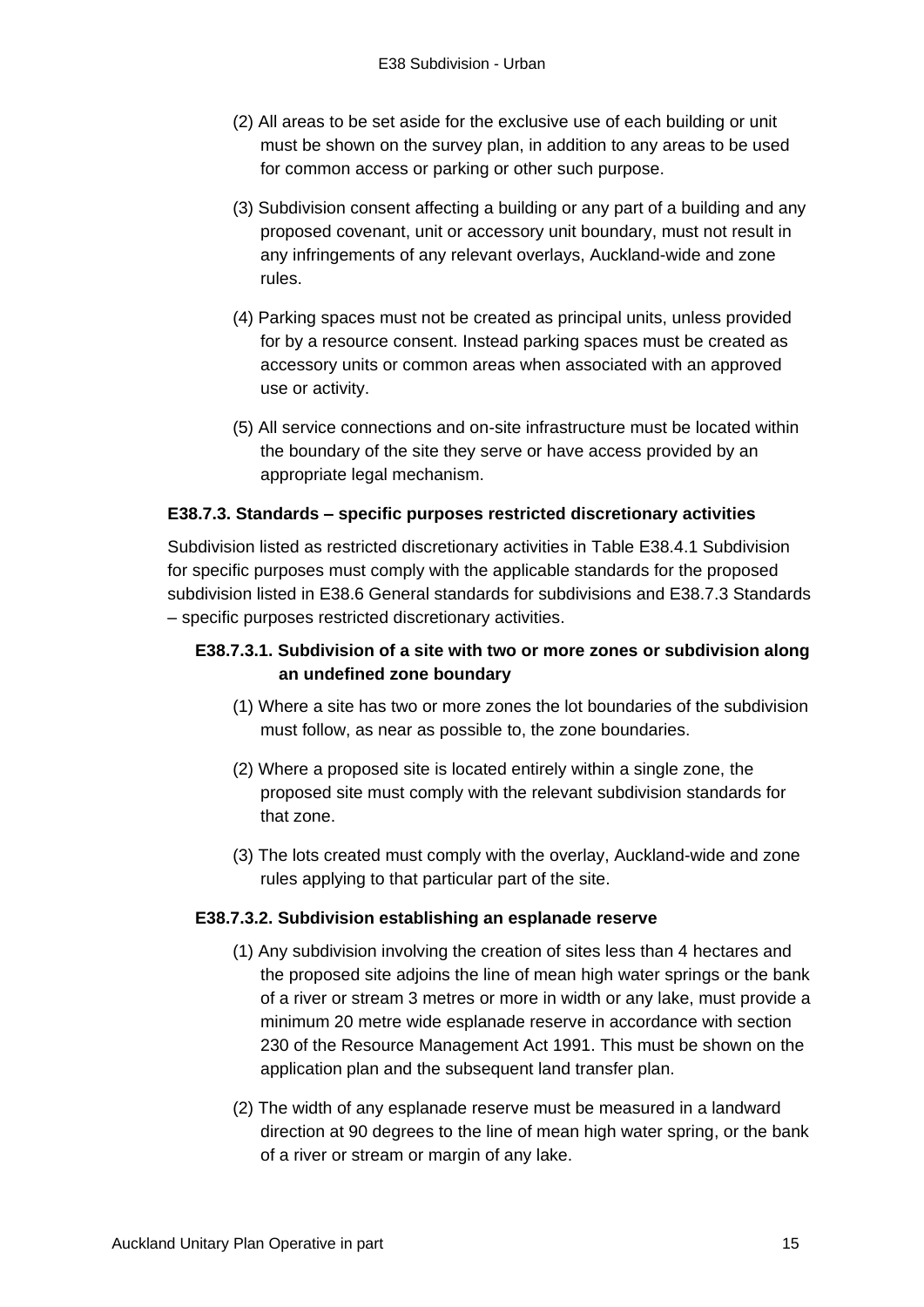(3) Standards E38.7.3.2(1) and (2) do not apply to the subdivision of Treaty Settlement Land where a marginal strip of at least 20 metres has been set aside under the Conservation Act 1987.

## **E38.7.3.3. Subdivision of a site within the one per cent annual exceedance probability floodplain**

- (1) Each proposed site within the one per cent floodplain that is to contain a more vulnerable activity must meet one of the following:
	- (a) in residential zones and business zones a shape factor that meets the requirements of Standard E38.8.1.1 Site shape factor in residential zones or Standard E38.9.1.1 Site shape factor in business zones; or
	- (b) be in accordance with a land use consent that authorises development or building in the floodplain.

# **E38.7.3.4. Subdivision of land in the coastal erosion hazard area; or the coastal storm inundation 1 per cent annual exceedance probability (AEP) area**

- (1) Each proposed site on land in the coastal erosion hazard area or the coastal storm inundation 1 per cent annual exceedance probability (AEP) area must demonstrate that all of the relevant areas/features in E38.7.3.4(a) to (c) below are located outside of any land that may be subject to coastal erosion or coastal storm inundation:
	- (a) in residential zones and business zones a shape factor that meets the requirements of Standard E38.8.1.1 Site shape factor in residential zones or Standard E38.9.1.1 Site shape factor in business zones;
	- (b) access to all proposed building platforms or areas; and
	- (c) on-site private infrastructure required to service the intended use of the site.

## **E38.8. Standards for subdivisions in residential zones**

Subdivision listed in Table E38.4.2 Subdivision in residential zones must comply with the applicable standards for the proposed subdivision in E38.6 General standards for subdivision and E38.8.1 General standards in residential zones.

## **E38.8.1. General standards in residential zones**

### **E38.8.1.1. Site shape factor in residential zones**

- (1) Access and manoeuvring must meet the requirements of [E27 Transport.](http://unitaryplan.aucklandcouncil.govt.nz/Images/Auckland%20Unitary%20Plan%20Operative/Chapter%20E%20Auckland-wide/4.%20Infrastructure/E27%20Transport.pdf)
- (2) All vacant sites must be able to contain a rectangle of 8 metres by 15 metres except the Residential - Terrace Housing and Apartment Buildings Zone must contain a rectangle of 15 metres by 20 metres, to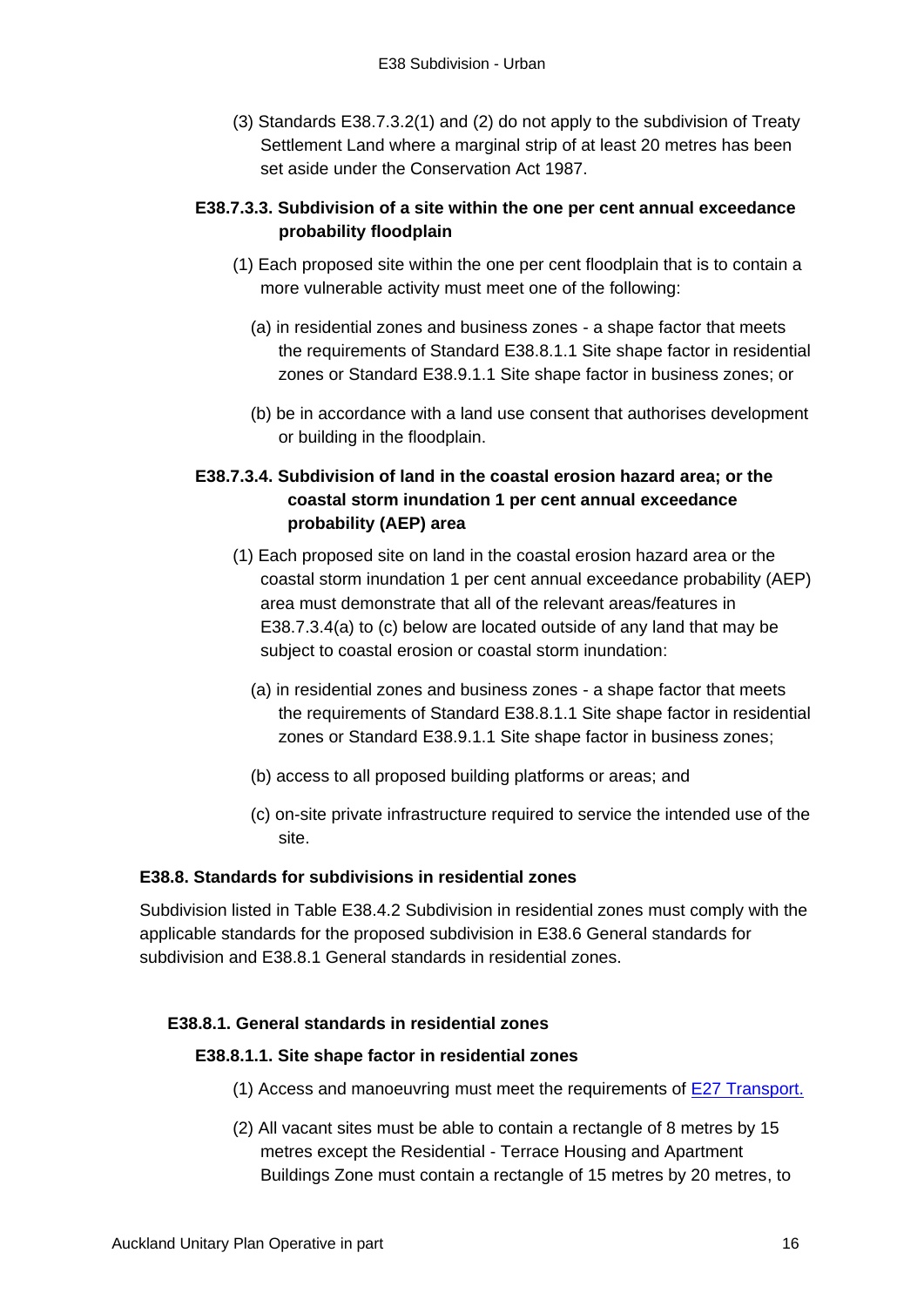accommodate a building that complies with all applicable standards of the zone and is located outside:

- (a) the 1 per cent annual exceedance probability floodplain;
- (b) the coastal erosion hazard area;
- (c) the coastal storm inundation 1 per cent annual exceedance probability (AEP) area; and the coastal storm inundation 1 per cent annual exceedance probability (AEP) plus 1m sea level rise area;
- (d) land which may be subject to land instability;
- (e) the protected root zone of trees identified in the Notable Trees Overlay;
- (f) areas identified as significant ecological areas, outstanding natural features, outstanding natural landscapes, outstanding natural character areas or high natural character areas in the Significant Ecological Areas Overlay, the Outstanding Natural Features Overlay and Outstanding Natural Landscapes Overlay, or the Outstanding Natural Character and High Natural Character Overlay.
- (g) areas identified as scheduled historic heritage places, or sites and places of significance to Mana Whenua in the Historic Heritage Overlay or the sites and Places of Significance to Mana Whenua Overlay;
- (h) network utilities, including private and public lines;
- (i) right-of-way easements;
- (j) area of esplanade reserves required by Standard E38.7.3.2 Subdivision establishing an esplanade reserve;
- (k) yard setback requirements of the zone including riparian, lakeside or coastal protection yards; and
- (l) the National Grid Yard.

### **E38.8.1.2. Access to rear sites**

- (1) A single jointly owned access lot or right-of-way easement must not serve more than ten proposed rear sites.
- (2) Vehicle access to proposed sites without direct vehicular access to a formed legal road must be by way of an entrance strip, jointly owned access lot or right-of-way easement over adjoining land, or by a combination of these mechanisms, provided the total width and other dimensions of the access comply with the standards in Table E38.8.1.2.1 Access to rear sites below.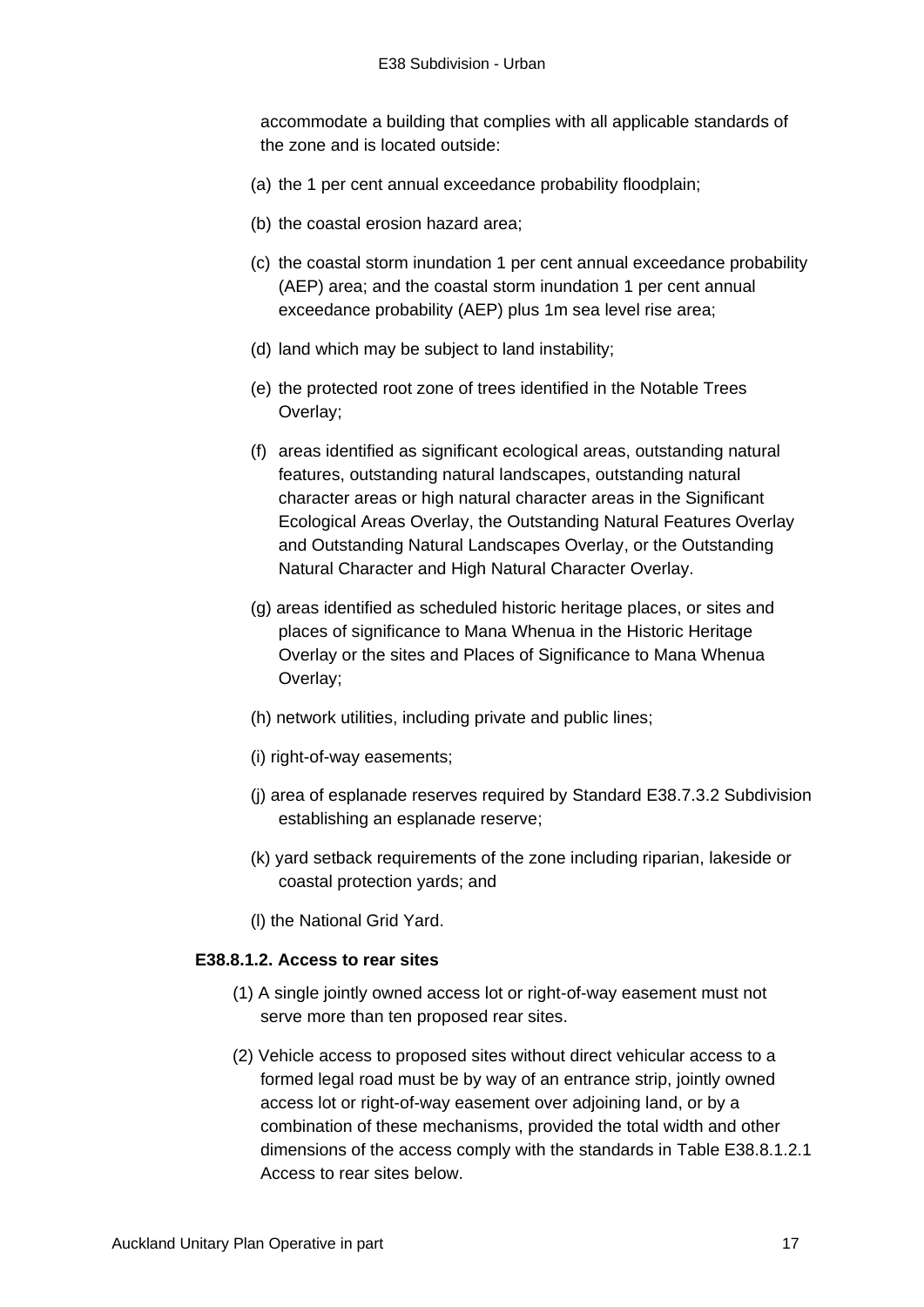## **Table E38.8.1.2.1 Access to rear sites**

|                                   | Total number of rear sites served |                  |                  |
|-----------------------------------|-----------------------------------|------------------|------------------|
|                                   | 1                                 | $2 - 5$          | $6 - 10$         |
| Minimum legal width               | 3.0 <sub>m</sub>                  | 3.5 <sub>m</sub> | 6.5m             |
| Minimum formed width              | 2.5 <sub>m</sub>                  | 3.0 <sub>m</sub> | 5.5 <sub>m</sub> |
| Minimum service strip             | 0.5 <sub>m</sub>                  | 0.5 <sub>m</sub> | 1.0 <sub>m</sub> |
| Maximum length                    | 50 <sub>m</sub>                   | 50 <sub>m</sub>  | 100m             |
|                                   |                                   |                  | Note 1           |
| Maximum gradient                  | $1$ in $4$                        |                  | $1$ in $5$       |
| Minimum vertical clearance from   |                                   | 3.8 <sub>m</sub> |                  |
| buildings or structures           |                                   |                  |                  |
| Minimum inside turning radius for | 6.5m                              |                  |                  |
| bends                             |                                   |                  |                  |

#### Note 1

For accessways greater than 50 metres in length speed management measures should be considered.

- (3) Accessways serving six or more rear sites must provide separate pedestrian access, which may be located within the formed driveway.
- (4) The pedestrian access required by E38.8.1.2(3) must meet all of the following:
	- (a) have a minimum width of 1 metre;
	- (b) can include the service strip; and
	- (c) be distinguished from the vehicle carriageway through the use of a raised curb or different surface treatment.

## **E38.8.2. Standards – residential restricted discretionary activities**

Subdivision listed as a restricted discretionary activity in Table E38.4.2 Subdivision in residential zones must comply with the applicable standards for the proposed subdivision listed in E38.6 General standards for subdivisions, E38.8.1 General standards in residential zones and E38.8.2 Standards – residential restricted discretionary activities as relevant.

# **E38.8.2.1. Subdivision in accordance with an approved land use resource consent**

(1) Any subdivision relating to an approved land use consent must comply with that resource consent.

### **E38.8.2.2. Subdivision around existing buildings and development**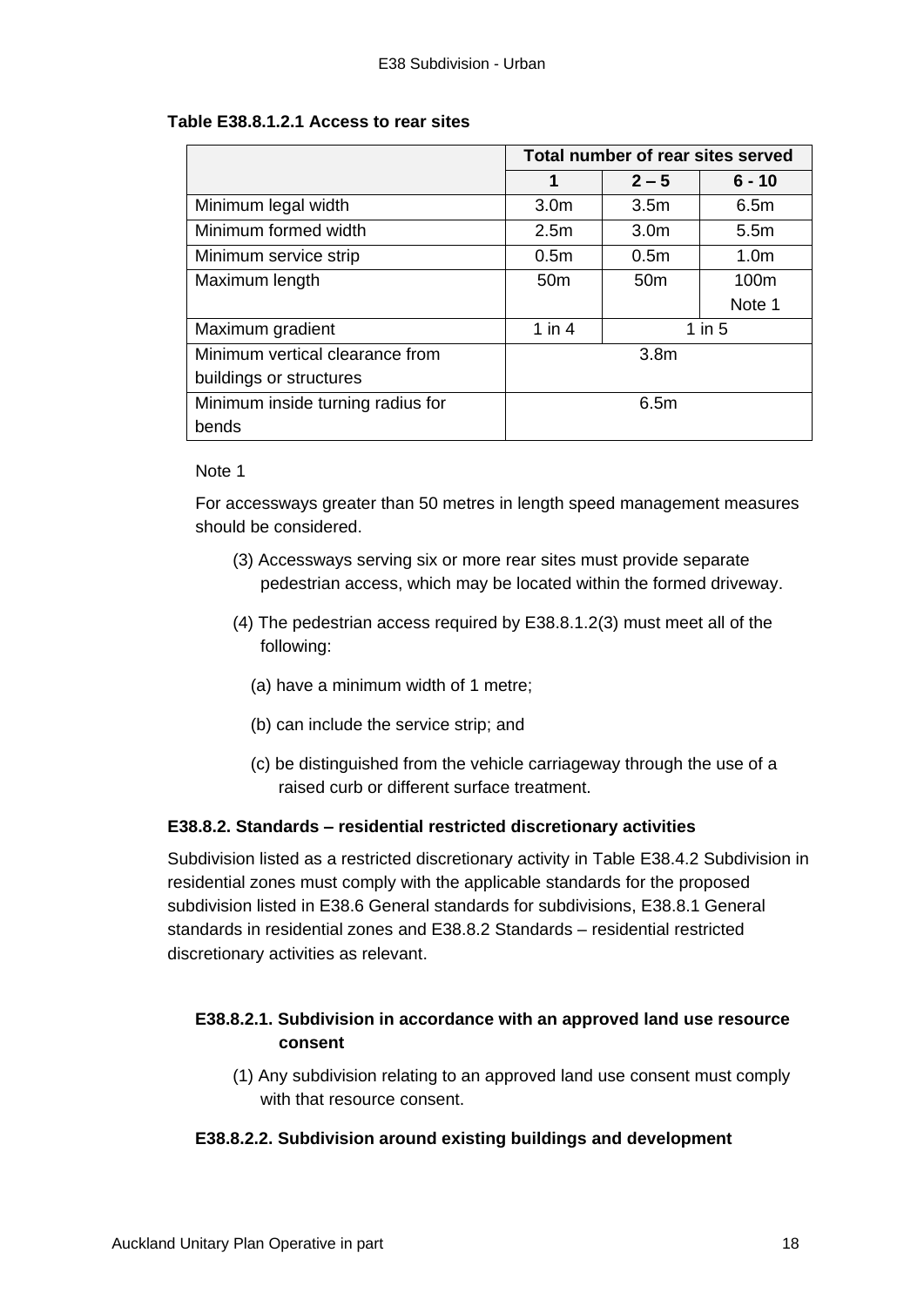- (1) Prior to subdivision occurring, all development must meet one of the following:
	- (a) have existing use rights;
	- (b) comply with the relevant overlay, Auckland-wide and zone rules; or
	- (c) be in accordance with an approved land use resource consent.

# **E38.8.2.3. Vacant sites subdivisions involving parent sites of less than 1 hectare**

- (1) The following standards do not apply to subdivision that is in accordance with existing or concurrently approved land use consents, or for any lots around existing buildings and development.
- (2) Site sizes for proposed sites must comply with the minimum net site areas specified in Table E38.8.2.3.1 Minimum net site area for subdivisions involving parent sites of less than 1 hectare below.

## **Table E38.8.2.3.1 Minimum net site area for subdivisions involving parent sites of less than 1 hectare**

| Zone                                                                 | Minimum net site area for<br>vacant proposed sites |
|----------------------------------------------------------------------|----------------------------------------------------|
| Residential - Terrace Housing and Apartment<br><b>Buildings Zone</b> | $1,200m^2$                                         |
| Residential - Mixed Housing Urban Zone                               | 300m <sup>2</sup>                                  |
| Residential - Mixed Housing Suburban Zone                            | 400m <sup>2</sup>                                  |
| Residential - Single House Zone                                      | 600m <sup>2</sup>                                  |
| Residential - Large Lot Zone                                         | 4,000m <sup>2</sup>                                |
| Residential - Rural and Coastal Settlement Zone                      | 2,500m <sup>2</sup>                                |

# **E38.8.2.4. Subdivision of sites identified in the Subdivision Variation Control**

- (1) E38.8.2.3 Vacant sites subdivision involving parent sites of less than 1 hectare and E38.8.3.1 Vacant sites subdivision involving parent sites of 1 hectare or greater do not apply to sites identified in the Subdivision Variation Control in the planning maps.
- (2) Proposed sites identified in the Subdivision Variation Control in the planning maps must comply with the minimum net site area in Table E38.8.2.4.1 Subdivision of sites identified in the Subdivision Variation Control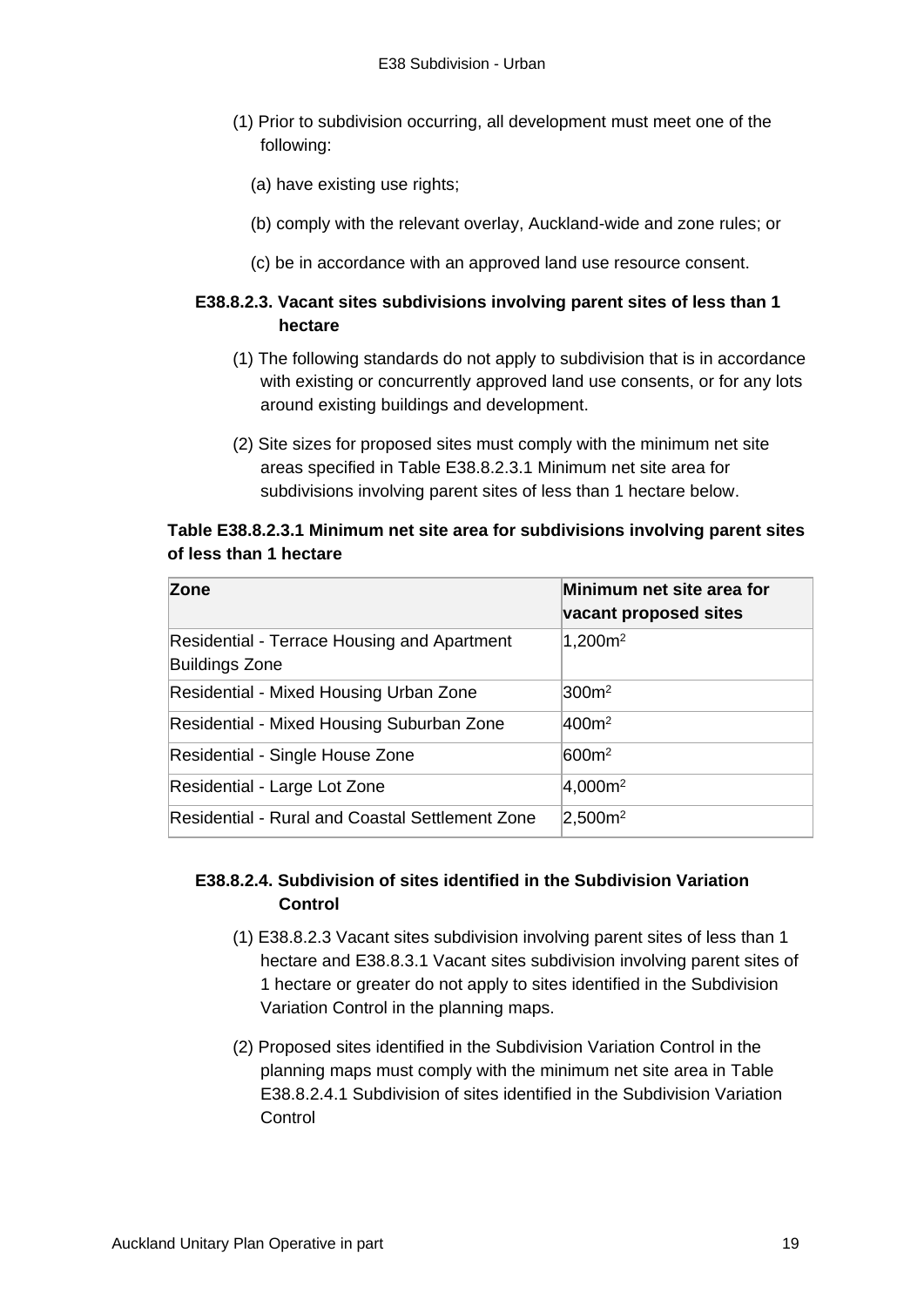| Table E38.8.2.4.1 Subdivision of sites identified in the Subdivision Variation |  |
|--------------------------------------------------------------------------------|--|
| Control                                                                        |  |

| Area                           | Minimum net site area                                                                                                                                                 |
|--------------------------------|-----------------------------------------------------------------------------------------------------------------------------------------------------------------------|
| Beachlands                     | 700m <sup>2</sup>                                                                                                                                                     |
| Bombay                         | 800m <sup>2</sup> for proposed sites serviced by a<br>private wastewater network<br>2,500m <sup>2</sup> for proposed sites serviced by on-<br>site wastewater systems |
| Buckland                       | 800m <sup>2</sup>                                                                                                                                                     |
| Clarks Beach                   | 800m <sup>2</sup>                                                                                                                                                     |
| Eastern Whangaparaoa Peninsula | 700m <sup>2</sup>                                                                                                                                                     |
| Glenbrook Beach                | 800m <sup>2</sup>                                                                                                                                                     |
| <b>Herald Island</b>           | 800m <sup>2</sup>                                                                                                                                                     |
| Maraetai/Omana Beach           | 700m <sup>2</sup>                                                                                                                                                     |
| Patumahoe                      | 800m <sup>2</sup>                                                                                                                                                     |
| Point Wells                    | 1,000m <sup>2</sup>                                                                                                                                                   |
| Waiau Beach                    | 800m <sup>2</sup>                                                                                                                                                     |
| Waimauku                       | 800m <sup>2</sup> for proposed sites serviced by a<br>private wastewater network<br>2,500m <sup>2</sup> for proposed sites serviced by on-<br>site wastewater systems |
| Parau                          | 4,000m <sup>2</sup>                                                                                                                                                   |
| Huia                           | 4,000m <sup>2</sup>                                                                                                                                                   |
| Little Huia                    | 4,000m <sup>2</sup>                                                                                                                                                   |
| Karekare                       | 4,000m <sup>2</sup>                                                                                                                                                   |
| Piha                           | 4,000m <sup>2</sup>                                                                                                                                                   |
| Bethells/ Te Henga             | 4,000m <sup>2</sup>                                                                                                                                                   |
| Cornwallis                     | 4,000m <sup>2</sup>                                                                                                                                                   |
| Snells Beach                   | 1,000m <sup>2</sup>                                                                                                                                                   |

# **E38.8.2.5. Subdivision involving indigenous vegetation scheduled in the Significant Ecological Areas Overlay**

- (1) The subdivision scheme plan must identify the following areas:
	- (a) the indigenous vegetation scheduled in the Significant Ecological Areas Overlay and to be marked for protection; and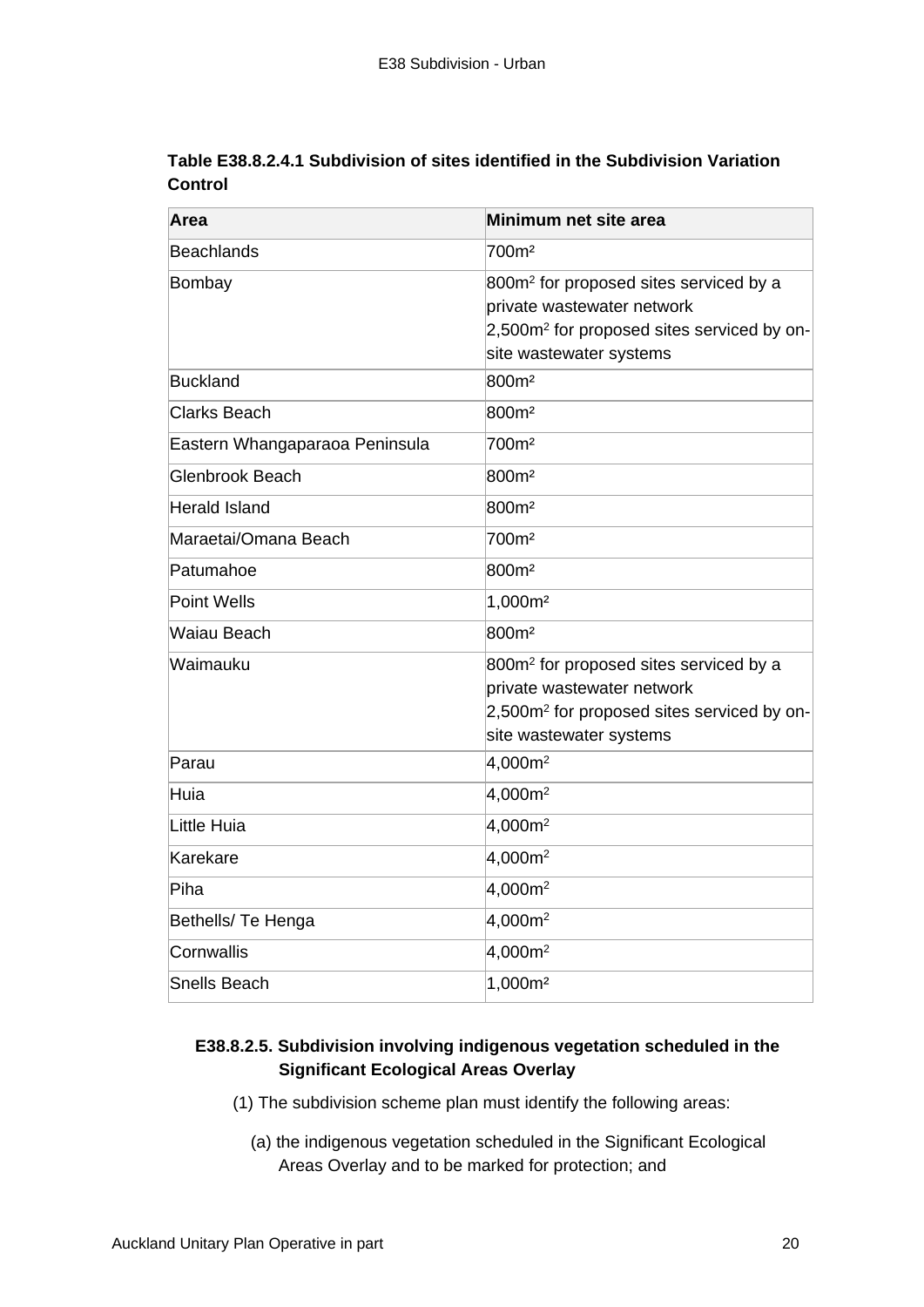- (b) the areas available for residential subdivision.
- (2) The following standards apply to the areas available for residential subdivision:
	- (a) the total number of lots created must not exceed the total number of lots which could be created over the net site area of the parent site subject to meeting Table E38.8.2.3.1 Minimum net site area for subdivision involving parent sites of less than 1 hectare or Table E38.8.3.1.1 Minimum net site area for subdivision involving parent sites of 1 hectare or greater;
	- (b) residential lots to be created must be located entirely within the areas available for residential subdivision;
	- (c) the minimum net site areas in Table E38.8.2.3.1 Minimum net site area for subdivision involving parent sites of less than 1 hectare or Table E38.8.3.1.1 Minimum net site area for subdivision involving parent sites of 1 hectare or greater do not apply to the area available for residential development of the parent site outside the Significant Ecological Areas Overlay as determined under E38.8.2.5(1)(b) above;
	- (d) a plan showing the proposed development on the areas available for residential subdivision must be provided;
	- (e) the proposed development must meet the relevant standards in the residential zones; and
- (3) The indigenous vegetation area scheduled in the Significant Ecological Areas Overlay must be legally protected and maintained in accordance with the process outlined in Appendix 15 Subdivision information and [process;](http://unitaryplan.aucklandcouncil.govt.nz/Images/Auckland%20Unitary%20Plan%20Operative/Chapter%20M%20Appendices/Appendix%2015%20Subdivision%20information%20and%20process.pdf) and
- (4) The subdivision resource consent must be made subject to a consent condition which requires that the subdivision scheme plan creating the sites is to be deposited after, and not before, the protective covenant has been registered against the title of the site containing the covenanted indigenous vegetation, or area of restoration planting to be protected, as applicable.

## **E38.8.2.6. Subdivision of sites identified in the Special Character Areas Overlay – Residential and Business**

- (1) Proposed sites identified in the Special Character Areas Overlay Residential and Business must comply with the minimum net site area in Table E38.8.2.6.1 Special Character Overlay – Residential and Business subdivision controls.
- (2) Proposed sites identified in the Special Character Areas Overlay Residential and Business that are not listed in Table E38.8.2.6.1 must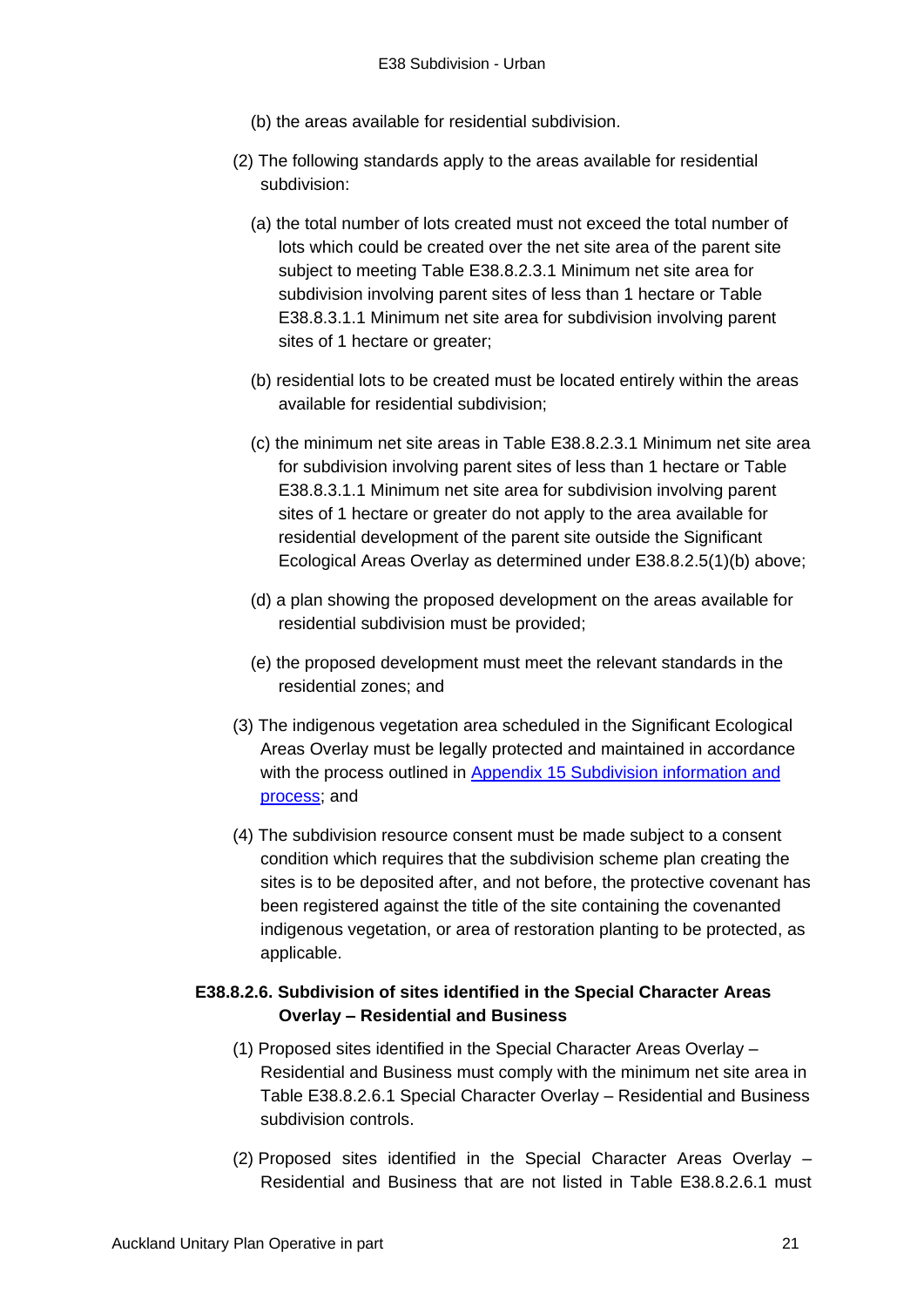comply with the relevant minimum net site area for that site's zone in Table E38.8.2.3.1 Minimum net site area for subdivisions involving parent sites of less than 1 hectare.

# **Table E38.8.2.6.1 Special Character Areas Overlay – Residential and Business subdivision controls**

| <b>Special Character Areas Overlay -</b><br><b>Residential and Business – Sub area</b> | Minimum net site area                                                       |
|----------------------------------------------------------------------------------------|-----------------------------------------------------------------------------|
| lsthmus A                                                                              | $400m2$ or 500 $m2$ where the site does not<br>comply with the shape factor |
| Isthmus B1 and B3                                                                      | $1,000m^2$                                                                  |
| lsthmus B2                                                                             | 600m <sup>2</sup>                                                           |
| Isthmus C1                                                                             | $400m²$ or 500 $m²$ where the site does not<br>comply with the shape factor |
| Isthmus C2                                                                             | 600m <sup>2</sup>                                                           |
| Isthmus C2a (refer to Figure E38.8.2.6<br>below)                                       | $1,000m2$ on sites identified in Figure<br>E38.8.2.6 below                  |
| North Shore Area A*                                                                    | 450 <sup>m²</sup>                                                           |
| North Shore Area B*                                                                    | 500 <sup>m²</sup>                                                           |
| North Shore Area C*                                                                    | 600m <sup>2</sup>                                                           |

\*The maps showing North Shore Area A, North Shore Area B, and North Shore Area C can be found in Schedule 15 Special Character Schedule, Statements and Maps.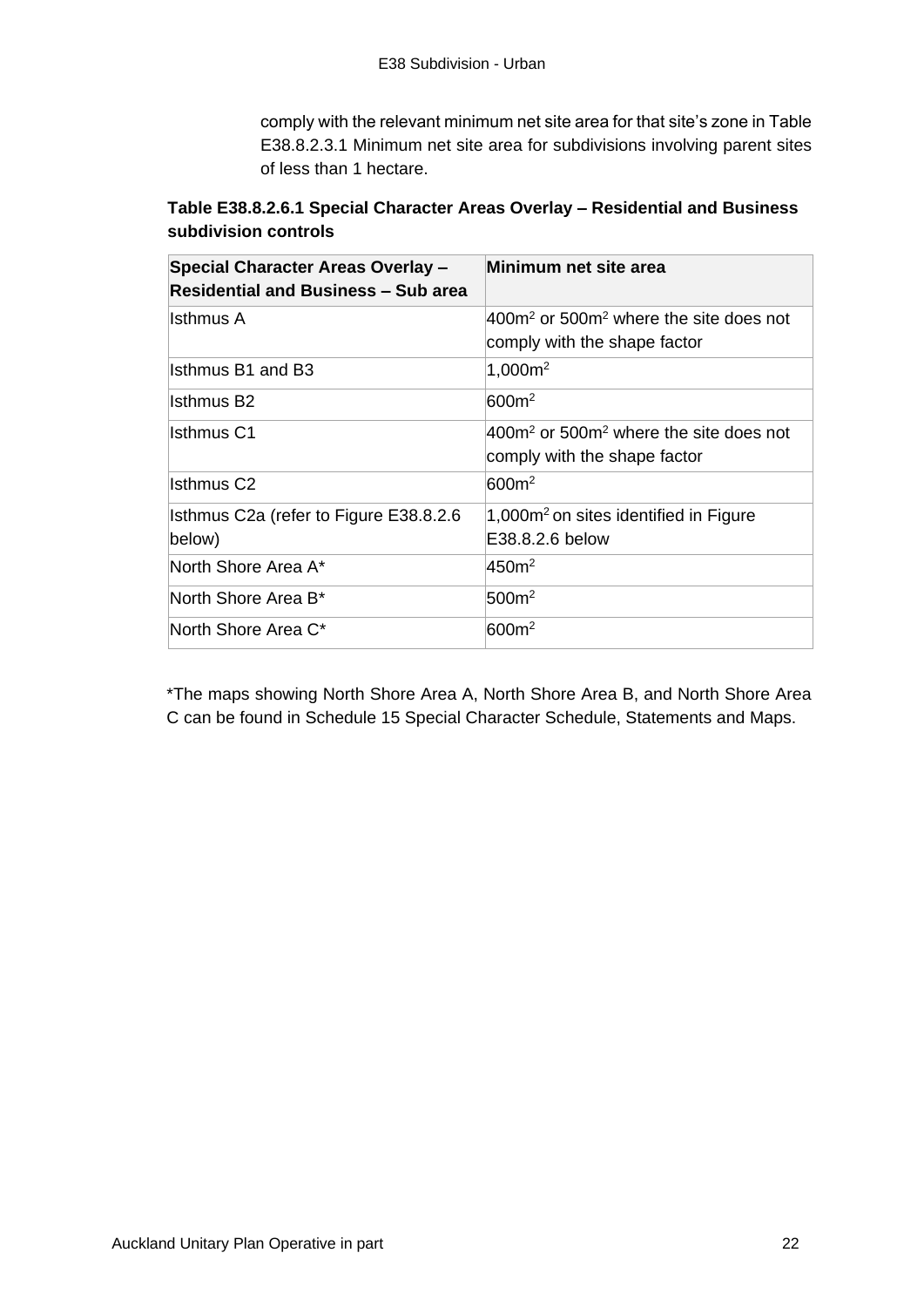

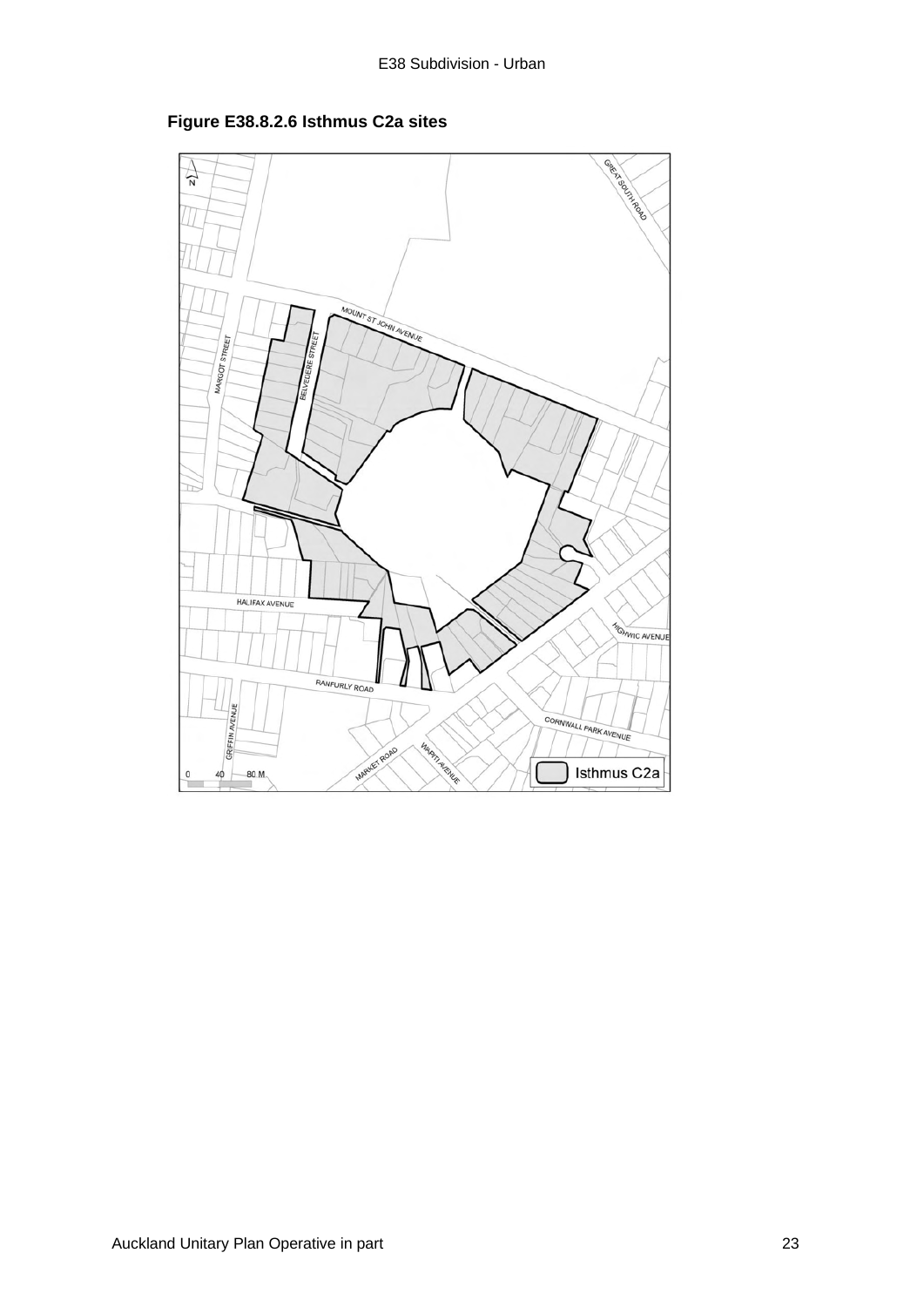## **E38.8.3. Standards – residential discretionary activities**

Subdivision listed as a discretionary activity in Table E38.4.2 Subdivision in residential zones must comply with the applicable standards for the proposed subdivision listed in E38.6 General standards for subdivisions, E38.8.1 General standards in residential zones and E38.8.3 Standards – residential discretionary activities, as relevant.

# **E38.8.3.1. Vacant sites subdivision involving parent sites of 1 hectare or greater**

- (1) The following standards do not apply to subdivision that is in accordance with existing or concurrently approved land use consents, or for any lots around existing buildings and development.
- (2) Site sizes for proposed vacant sites subdivision in the Residential Large Lot Zone, Residential - Rural and Coastal Settlement Zone and Residential - Terrace Housing and Apartment Buildings Zone, must meet the minimum net site area for subdivision in the relevant zone as set out in Table E38.8.2.3.1 Minimum net site area for subdivisions involving parent sites of less than 1 hectare above.
- (3) For other residential zones, each vacant site must comply with the minimum net site area in Table E38.8.3.1.1 Minimum net site areas for subdivisions involving parent sites of 1 hectare or greater.
- (4) The minimum average net site area calculated over the total of all sites created must comply with Table E38.8.3.1.1 Minimum net site areas for subdivisions involving parent site of 1 hectare or greater.

| Zone                                  | <b>Minimum Net</b><br><b>Site Area</b> | <b>Minimum</b><br><b>Average Net</b><br>Site area | <b>Maximum</b><br><b>Average Net</b><br>Site area |
|---------------------------------------|----------------------------------------|---------------------------------------------------|---------------------------------------------------|
| Single House Zone                     | 480m <sup>2</sup>                      | 600m <sup>2</sup>                                 | 720m <sup>2</sup>                                 |
| <b>Mixed Housing Suburban</b><br>Zone | 320 <sup>m²</sup>                      | 400m <sup>2</sup>                                 | 480m <sup>2</sup>                                 |
| Mixed Housing Urban Zone              | 240 <sup>m²</sup>                      | 300 <sup>m²</sup>                                 | 360 <sup>m²</sup>                                 |

| Table E38.8.3.1.1 Minimum net site areas for subdivisions involving parent |  |  |  |
|----------------------------------------------------------------------------|--|--|--|
| sites of 1 hectare or greater                                              |  |  |  |

(5) When calculating the minimum average net site area for the purpose of Standard E38.8.3.1(3), any proposed site with a net site area greater than the maximum average net site area specified for the applicable zone in Table E38.8.3.1.1 Minimum net site areas for subdivision involving parent sites of 1 hectare or greater must be included in the averaging calculation at the figure specified as the maximum average net site area for the applicable zone.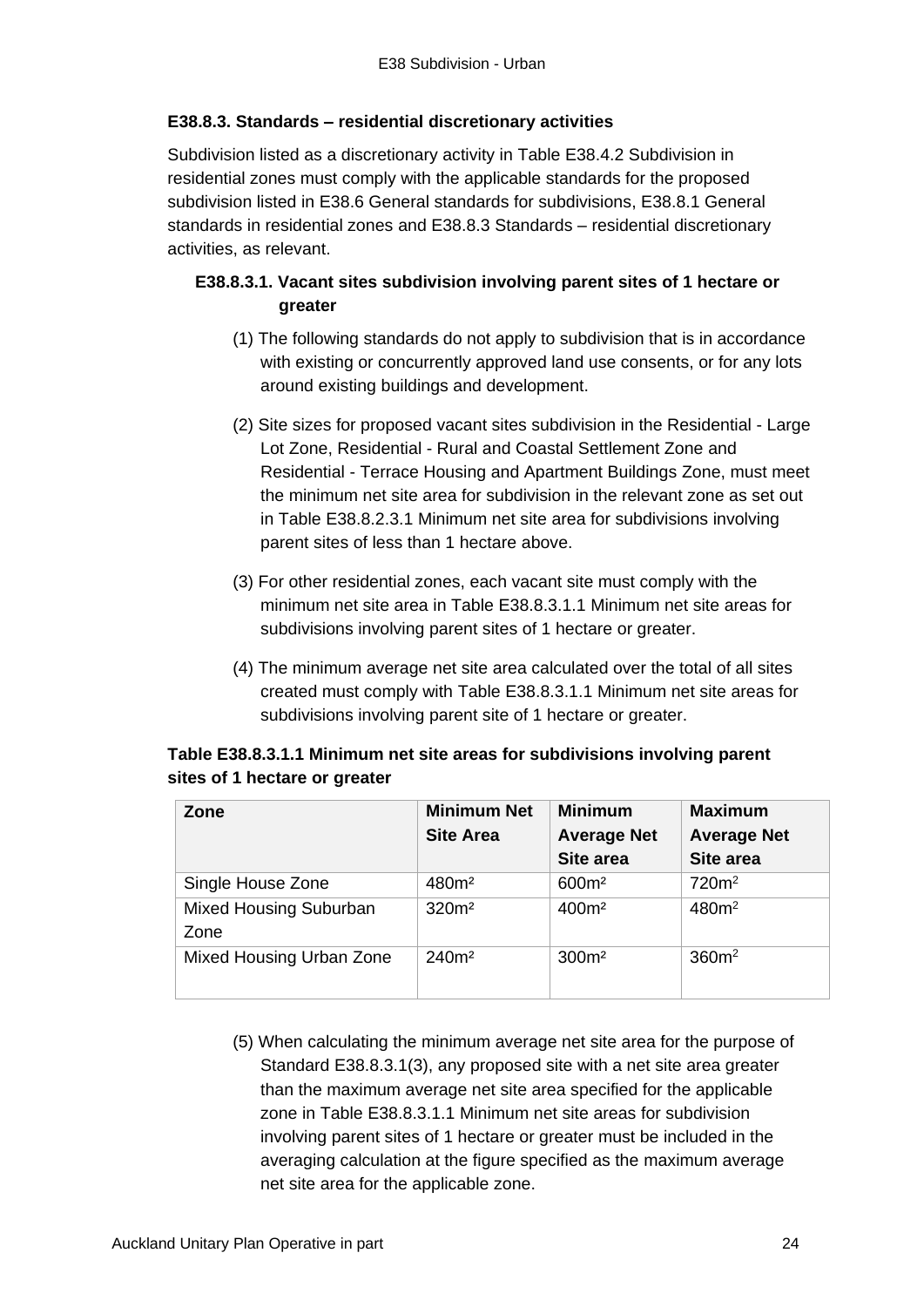(6) For all subdivision on a parent site greater than 1 hectare where 30 or more vacant sites are proposed, the total number of rear sites must not exceed five per cent of the total number of proposed sites.

### **E38.9. Standards for subdivisions in the business zones**

Subdivision listed in Table E38.4.3 Subdivision in business zones must comply with the applicable standards for the proposed subdivision listed in E38.6 General standards for subdivision and E38.9.1 General standards for business zones.

#### **E38.9.1. General standards for business zones**

#### **E38.9.1.1. Site shape factor in business zones**

- (1) All vacant sites must be able to contain a rectangle with an area equal to half the area of the site where the longer sides are no greater than twice the length of the shorter sides to accommodate a building that complies with all applicable controls of the zone and is located outside all of the following:
	- (a) the 1 per cent annual exceedance probability floodplain;
	- (b) the coastal storm inundation 1 per cent annual exceedance probability (AEP) area;
	- (c) the coastal storm inundation 1 per cent annual exceedance probability (AEP) plus 1 metre sea level rise area;
	- (d) the coastal erosion hazard area:
	- (e) land which may be subject to land instability;
	- (f) the protected root zone of trees identified in the Notable Trees Overlay;
	- (g) areas identified as significant ecological areas, outstanding natural features, outstanding natural landscapes, outstanding natural character areas or high natural character areas in the Significant Ecological Areas Overlay, the Outstanding Natural Features Overlay and Outstanding Natural Landscapes Overlay, or the Outstanding Natural Character and High Natural Character Overlay.
	- (h) areas identified as scheduled historic heritage place, or sites and places of significance to Mana Whenua in the Historic Heritage Overlay or the Sites and Places of Significance to Mana Whenua Overlay;
	- (i) private and public network utilities;
	- (j) private and public stormwater and wastewater lines;
	- (k) building line restrictions;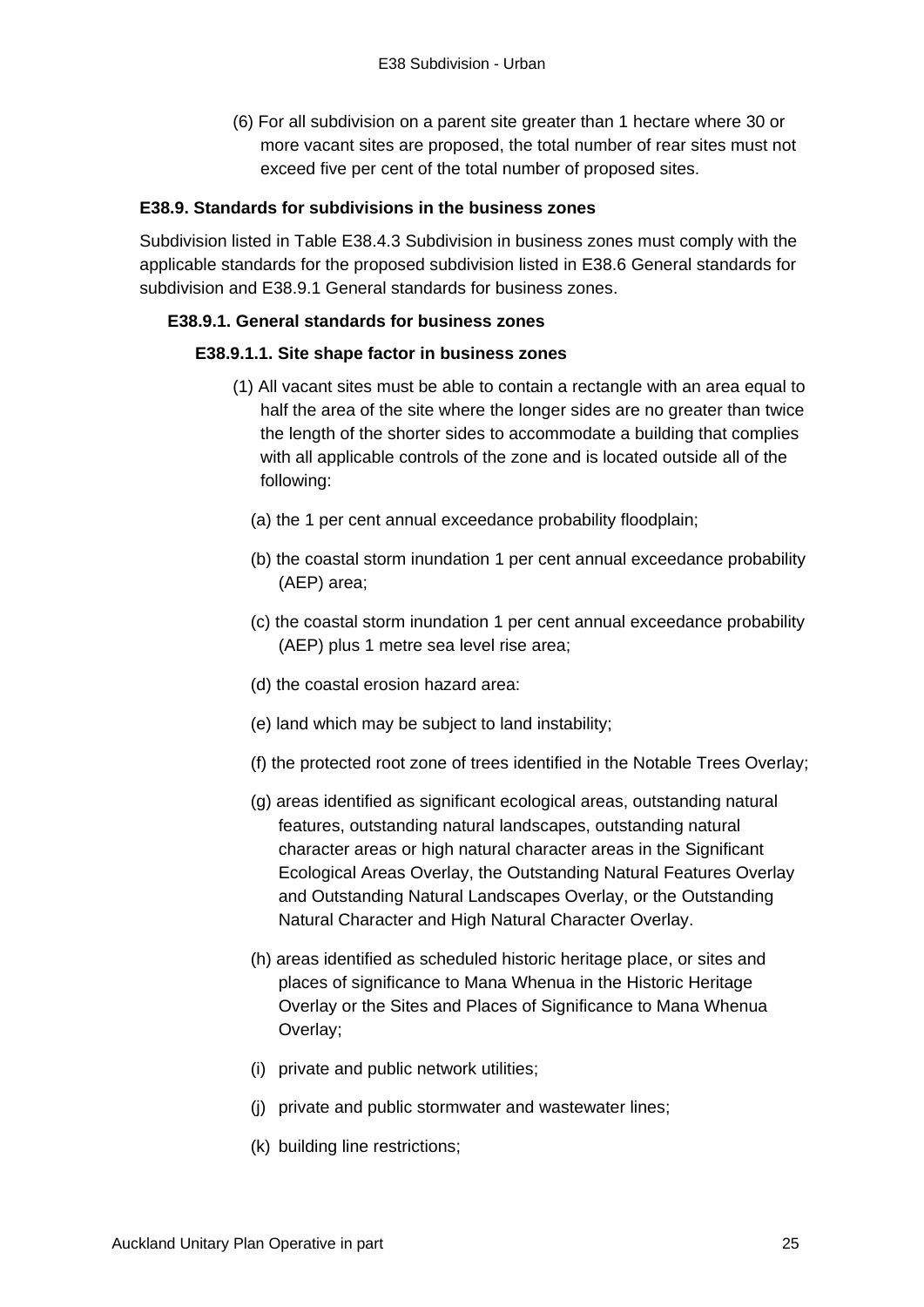- (l) right-of-way easements;
- (m) area of esplanade reserves required by Standard E38.7.3.2 Subdivision establishing an esplanade reserve;
- (n) yard setback requirements of the zone including riparian, lakeside or coastal protection yards; and
- (o) National Grid Yard (Uncompromised) (except that if the subdivision is for an activity sensitive to the National Grid, the building platform must not be located within the National Grid Yard (Uncompromised or Compromised).

### **E38.9.1.2. Parking areas**

- (1) Where parking spaces are permitted in association with a development or required as part of a development, where resource consent has been obtained and any such development is subdivided under the Unit Titles Act 2010, the parking spaces must be:
	- (a) held together with the principal units; or
	- (b) form a part of the common property.
- (2) Any parking spaces identified as a principal unit must be tied to the approved land use by way of a legal instrument on the title.
- (3) Discretion may be applied where specific approval has been granted by resource consent for shared car parking with other development within close proximity to the site.
- (4) This standard does not apply to buildings or land used exclusively for car parking.

### **E38.9.1.3. Signs and billboards**

(1) Where signs or billboards have been approved on a building with resource consent and the development is subdivided under the Unit Titles Act 2010, the signs or billboards must not be created as principal units on the survey plan. The sign or billboard must be identified as an accessory unit or alternatively form a part of the common property.

#### **E38.9.2. Standards – business restricted discretionary activities**

Subdivision listed as a restricted discretionary activity in Table E38.4.3 Subdivision in business zones must comply with the applicable standards for the proposed subdivision listed in E38.6 General standards for subdivisions, E38.9.1 General standards in business zones and E38.9.2 Standards – business restricted discretionary activities, as relevant.

**PC 71 [\(see](https://www.aucklandcouncil.govt.nz/plans-projects-policies-reports-bylaws/our-plans-strategies/unitary-plan/auckland-unitary-plan-modifications/Pages/details.aspx?UnitaryPlanId=124) [Modifications\)](https://www.aucklandcouncil.govt.nz/plans-projects-policies-reports-bylaws/our-plans-strategies/unitary-plan/auckland-unitary-plan-modifications/Pages/details.aspx?UnitaryPlanId=124)**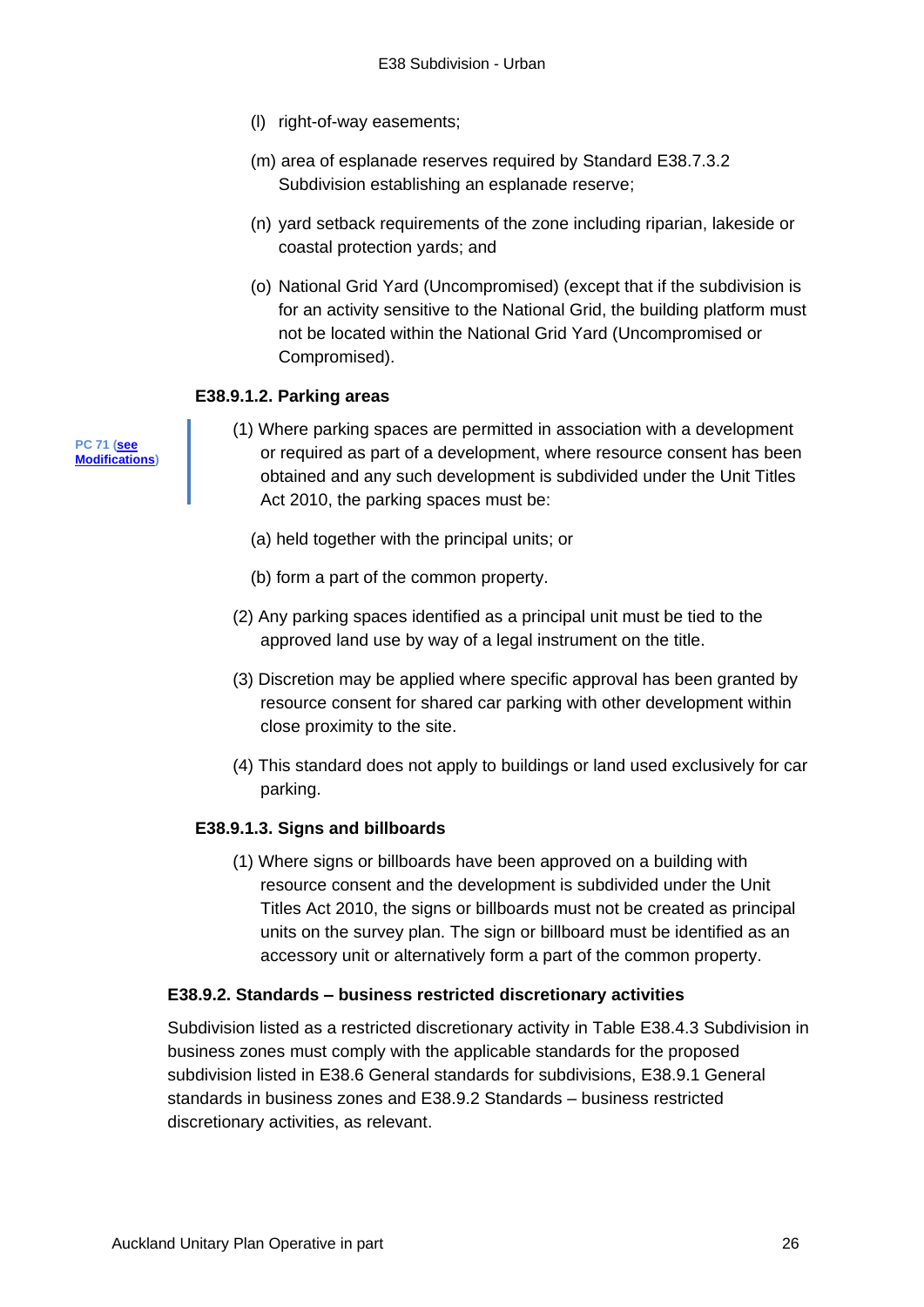## **E38.9.2.1. Subdivision in accordance with an approved land use resource consent**

(1) Any subdivision relating to an approved land use consent must comply with that consent, including all conditions and all approved plans.

## **E38.9.2.2. Subdivision around existing buildings and development**

- (1) Prior to subdivision occurring, all development must:
	- (a) have existing use rights;
	- (b) comply with the relevant overlay, Auckland-wide and zone rules; or
	- (c) be in accordance with an approved land use resource consent.

### **E38.9.2.3. Vacant sites subdivision**

- (1) The following standards do not apply to subdivision that is in accordance with existing or concurrently approved land use consents, or for any lots around existing buildings.
- (2) Site sizes for proposed sites must comply with the minimum net site areas specified in Table E38.9.2.3.1 Minimum net site size and frontage for vacant site subdivision below.
- (3) Rear sites must not exceed 20 per cent of the total number of proposed sites.
- (4) Entrance strips and accessways for rear sites must comply with [Table](http://unitaryplan.aucklandcouncil.govt.nz/Images/Auckland%20Unitary%20Plan%20Operative/Chapter%20E%20Auckland-wide/4.%20Infrastructure/E27%20Transport.pdf)  [E27.6.4.3.2 Vehicle crossing and vehicle access widths.](http://unitaryplan.aucklandcouncil.govt.nz/Images/Auckland%20Unitary%20Plan%20Operative/Chapter%20E%20Auckland-wide/4.%20Infrastructure/E27%20Transport.pdf)

# **Table E38.9.2.3.1 Minimum net site size and frontage for vacant site subdivision**

| <b>Standard</b> | <b>Business -</b>   | <b>Business -</b>              |                              | <b>Business - Business - Business -</b> |                       |
|-----------------|---------------------|--------------------------------|------------------------------|-----------------------------------------|-----------------------|
|                 | <b>City Centre</b>  | <b>Metropolitan</b>            | Town                         | Local                                   | Neighbourhood         |
|                 | Zone                | <b>Centre Zone</b>             | Centre                       | Centre                                  | <b>Centre Zone</b>    |
|                 |                     |                                | Zone                         | Zone                                    |                       |
| Minimum net     | 200 <sup>m²</sup>   | 200m <sup>2</sup>              | 200 <sub>m<sup>2</sup></sub> | 200 <sup>m²</sup>                       | 200m <sup>2</sup>     |
| site size       |                     |                                |                              |                                         |                       |
| Minimum         | $10m$ for           | 10 <sub>m</sub> for sites      | $10m$ for                    | N/A                                     | N/A                   |
| frontage        | sites over          | over 2.000 <sup>2</sup>        | sites over                   |                                         |                       |
|                 | 2,000m <sup>2</sup> |                                | $2,000m^2$                   |                                         |                       |
|                 |                     |                                |                              |                                         |                       |
| <b>Standard</b> | <b>Business -</b>   | <b>Business -</b>              |                              | <b>Business - Business - Business -</b> |                       |
|                 | <b>Mixed Use</b>    | General                        | <b>Business</b>              | Light                                   | <b>Heavy Industry</b> |
|                 | Zone                | <b>Business Zone Park Zone</b> |                              | <b>Industry</b>                         | Zone                  |
|                 |                     |                                |                              | Zone                                    |                       |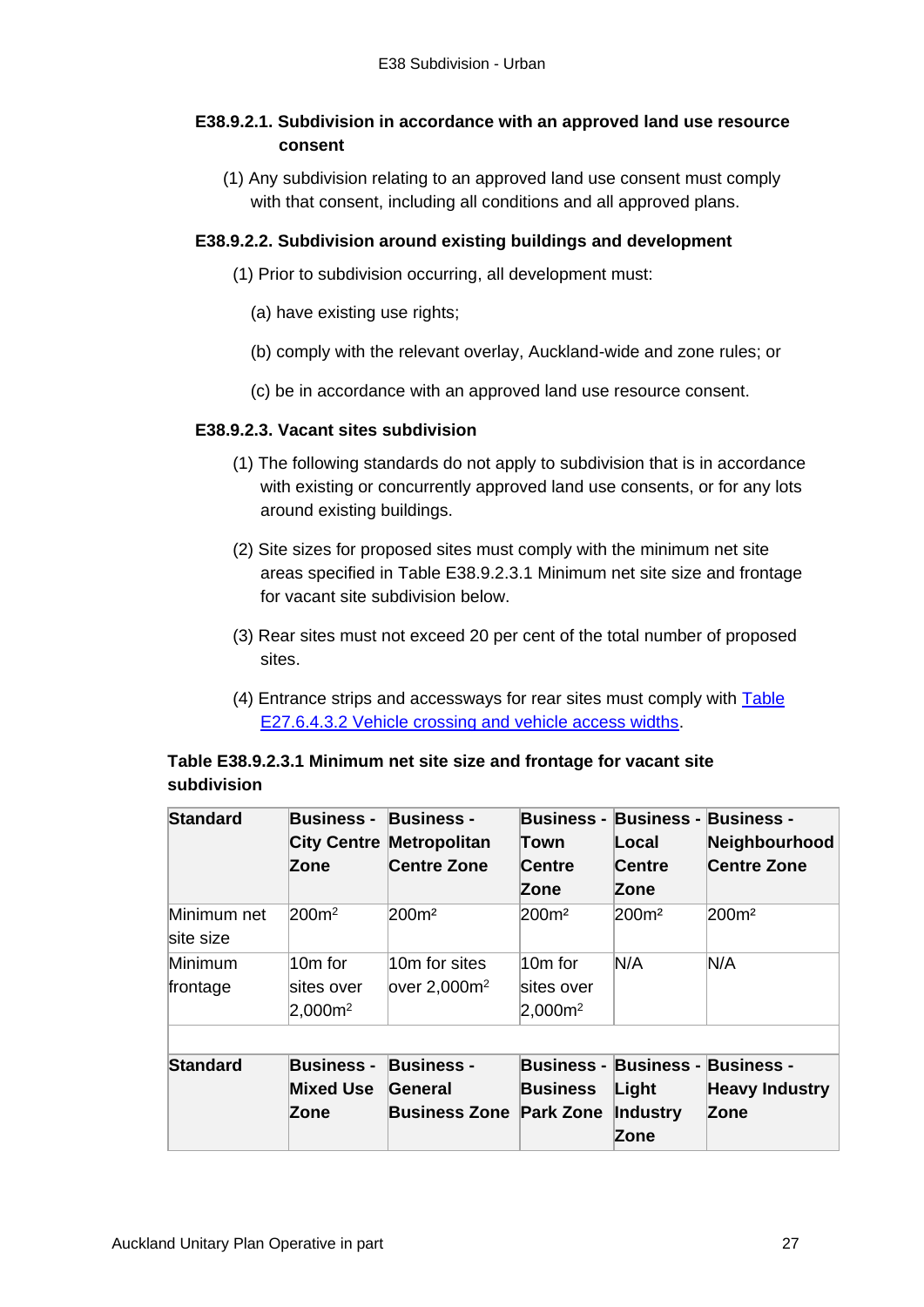| Minimum net  | 200 <sup>m²</sup> | 200m <sup>2</sup> | $1,000m^2$      | $1,000m^2$ | 2,000m <sup>2</sup> |
|--------------|-------------------|-------------------|-----------------|------------|---------------------|
| site size    |                   |                   |                 |            |                     |
| Minimum      | N/A               | N/A               | N/A             | $2,000m^2$ | $5,000m^2$          |
| average site |                   |                   |                 |            |                     |
| size         |                   |                   |                 |            |                     |
| Minimum      | N/A               | N/A               | 10 <sub>m</sub> | 20m        | 20m                 |
| frontage     |                   |                   |                 |            |                     |

## **E38.10. Standards for subdivision in open space zones**

## **E38.10.1. Standards – open space restricted discretionary activities**

Subdivision listed in Table E38.4.4 Subdivision in open space zones must comply with the applicable standards for the proposed subdivision listed in E38.6 General standards for subdivisions and E38.10.1 Standards – open space restricted discretionary activities as relevant.

# **E38.10.1.1. Subdivision in accordance with an approved land use resource consent**

(1) Any subdivision relating to an approved land use consent must comply with that consent, including all conditions and all approved plans.

## **E38.10.1.2. Subdivision around existing buildings and development**

- (1) Prior to subdivision occurring, all development must meet one of the following matters:
	- (a) have existing use rights;
	- (b) comply with the relevant overlay, Auckland-wide and zone rules; or
	- (c) be in accordance with an approved land use resource consent.

## **E38.11. Assessment – controlled activities**

### **E38.11.1. Matters of control**

The Council will reserve control over all of the following matters when assessing a controlled activity resource consent application:

- (1) all controlled activities:
	- (a) compliance with an approved resource consent except for boundary adjustment subdivision;
	- (b) the effect of the site design, size, shape, gradient and location, including existing buildings, manoeuvring areas and outdoor living spaces;
	- (c) the effects of infrastructure provision; and
	- (d) the effects on historic heritage and cultural heritage items.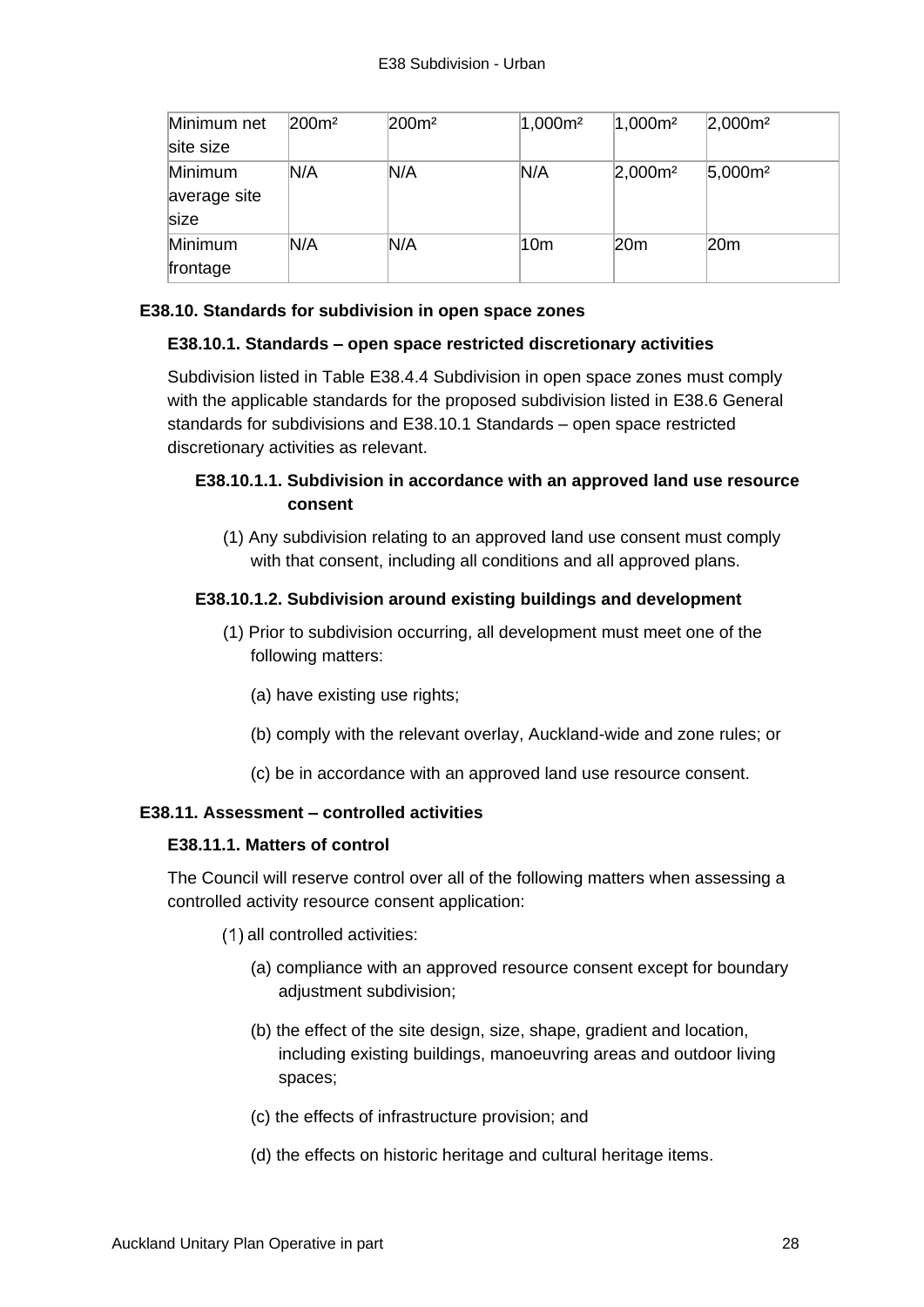### **E38.11.2. Assessment criteria**

The Council will consider the relevant assessment criteria for controlled activities from the list below:

- (1) all controlled activities:
	- (a) compliance with an approved resource consent except for boundary adjustment subdivision:
		- (i) refer to Policy E38.3(6);
	- (b) the effect of the site design, size, shape, gradient and location, including existing buildings, manoeuvring areas and outdoor living spaces:
		- (i) the extent to which the design, size, shape, gradient and location of any site including access, existing buildings, manoeuvring areas and outdoor living space affect the safety of pedestrians and cyclists and other users of the space or access;
		- (ii) whether the sites created are able to accommodate development in accordance with the relevant Auckland-wide and zone rules; and
		- (iii) refer to Policy E38.3(1), (10) and (22);
	- (c) the effects of infrastructure provision:
		- (i) whether provision is made for infrastructure including creation of common areas over parts of the parent site that require access by more than one site within the subdivision; and
		- (ii) refer to Policy E38.3(17); and
	- (d) the effects on historic heritage and cultural heritage items;
		- (i) whether the protection or avoidance of any Scheduled Historic Heritage Place, or Site and Places of Significance to Mana Whenua is ensured; and
		- (ii) refer to Policy E38.3(4).

### **E38.12. Assessment – restricted discretionary activities**

#### **E38.12.1. Matters of discretion**

The Council will restrict its discretion to all of the following matters when assessing a restricted discretionary resource consent application:

 $(1)$  subdivision of a site within the 1 per cent annual exceedance probability floodplain: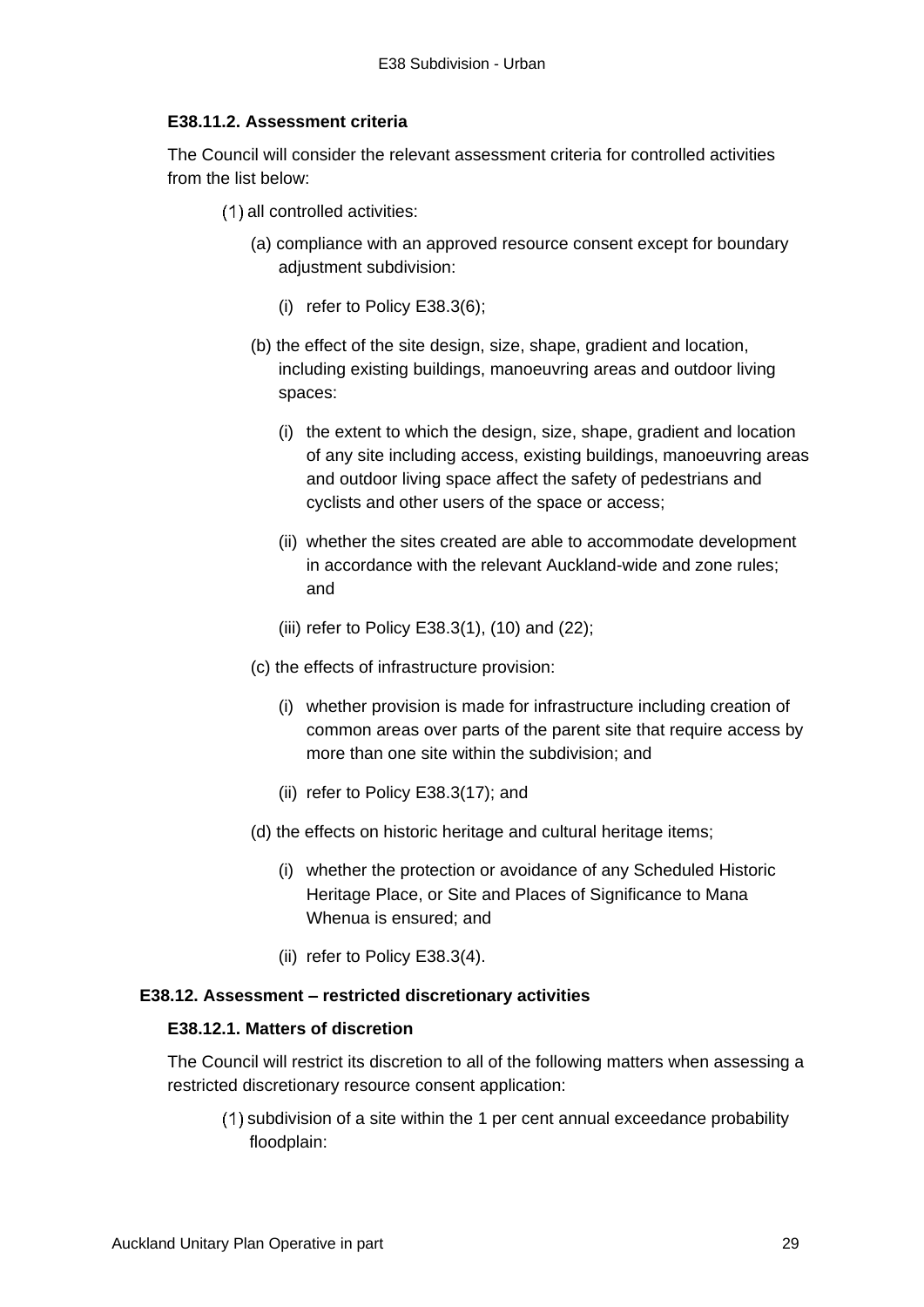- (a) the effects of the hazard on the intended use of the site or sites created by the subdivision and the vulnerability of the uses to flood hazard events.
- (2) subdivision of a site in the coastal storm inundation 1 per cent annual exceedance probability (AEP) area or coastal storm inundation 1 per cent annual exceedance probability (AEP) plus 1 m sea level rise area:
	- (a) the effects of the hazard on the intended use of the sites created by the subdivision and the vulnerability of these uses to coastal storm inundation events.
- (3) subdivision of a site in the coastal erosion hazard area:
	- (a) the effects of the erosion on the intended use of the sites created by the subdivision and the vulnerability of these uses to coastal erosion.
- subdivision of a site subject to land instability including those areas defined in the Plan as "land which may be subject to land instability", or other unstable soils as identified through a specific site assessment:
	- (a) the effects of remediating the land instability hazard and the effect of the hazard on the intended use.
- (5) subdivision establishing an esplanade reserve:
	- (a) the effect of the design, purpose and location of any esplanade reserve established by subdivision in terms of public access, and the conservation of coastal and/or riverbank ecological values, natural values, geological features and landscape features.
- (6) subdivision around existing buildings and development; and subdivision in accordance with an approved land use resource consent:
	- (a) the effect of the design and layout of the proposed sites created.
- (7) all other restricted discretionary activity subdivisions:
	- (a) the effect of the design and layout of sites to achieve the purposes of the zone or zones and to provide safe legible and convenient access to a legal road;
	- (b) the effect of infrastructure provision and management of effects of stormwater
	- (c) the effect on the functions of floodplains and provision for any required overland flow paths:
	- (d) the effect on historic heritage and cultural heritage items:
	- (e) the effect of the layout, design and pattern of blocks and roads in so far as they contribute to enabling a liveable, walkable and connected neighbourhood;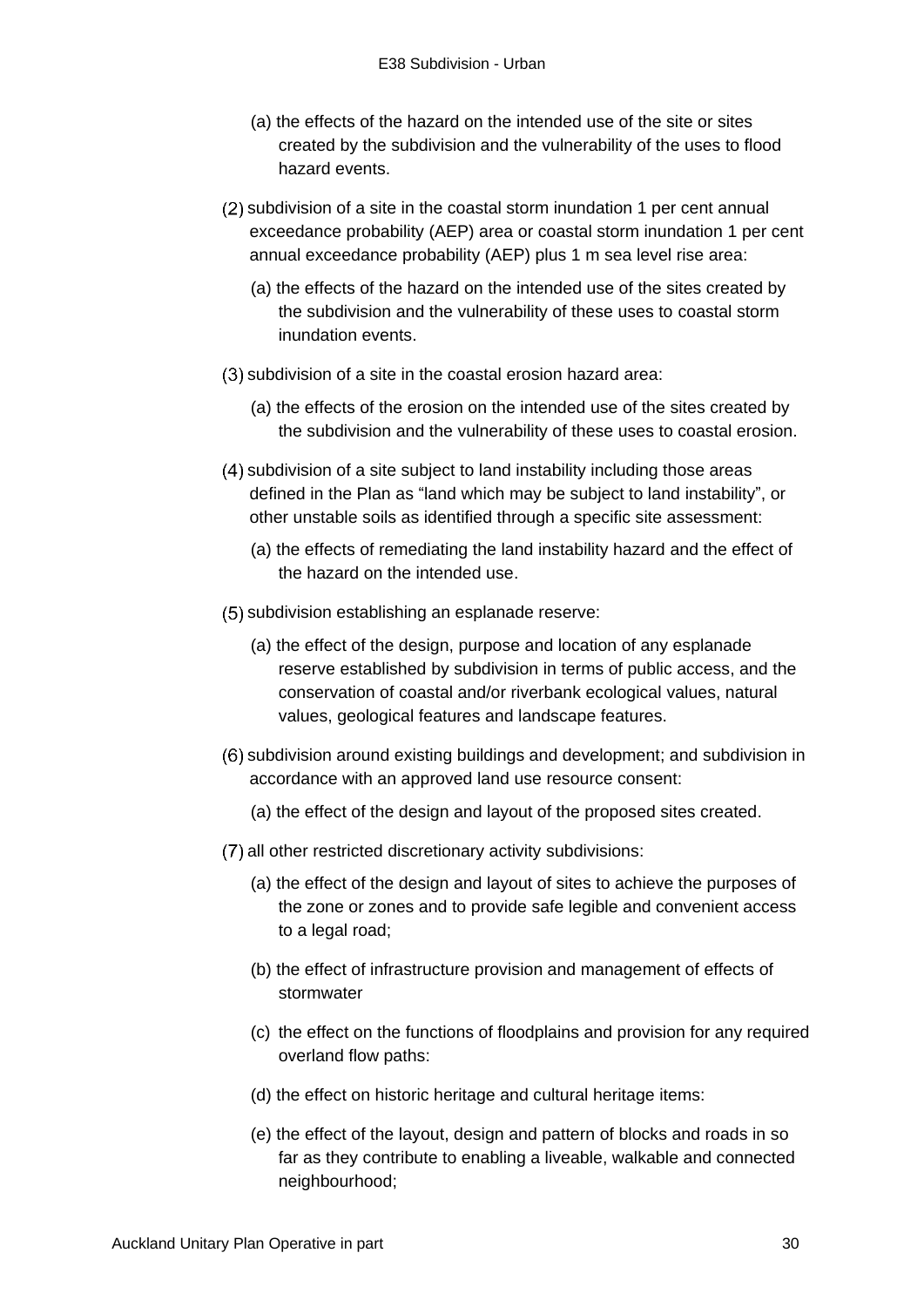- (f) the effect of layout and orientation of blocks and sites on the solar gain achieved for sites created, if relevant;
- (g) the effects arising from any significant increase in traffic volumes on the existing road network;
- (h) the visual effect on landscape and on topographical features and vegetation arising from subdivision of sites zoned Residential - Large Lot Zone and Residential - Rural and Coastal Settlement Zone;
- (i) the provision made for the incorporation and enhancement of land forms, natural features and indigenous trees and vegetation;
- (j) the effect on recreation and open space.
- (k) the effect of the design and layout of sites on transport infrastructure and facilities within roads.
- (8) subdivision involving indigenous vegetation scheduled in the Significant Ecological Areas Overlay:
	- (a) the matters in E38.12.1(7); and
	- (b) the effects on the significant ecological area.
- (9) subdivision of sites identified in the Subdivision Variation Control:
	- (a) the matters in E38.12.1(7); and
	- (b) the effects of the pattern and density of subdivisions on the low-density settlement pattern of those areas.

## **E38.12.2. Assessment Criteria**

The Council will consider the relevant assessment criteria for restricted discretionary activities from the list below:

- (1) subdivision of a site within the one per cent annual exceedance probability floodplain:
	- (a) the effects of the hazard on the intended use of the sites created by the subdivision and the vulnerability of these uses to flood hazard events:
		- (i) whether measures are proposed to ensure the long term protection of flood plain conveyance functions;
		- (ii) whether the location and design of development including building platforms and access ways are located to avoid the hazard;
		- (iii) the extent to which changes to the landform and the design of mitigation structures/features are necessary for the subdivision; and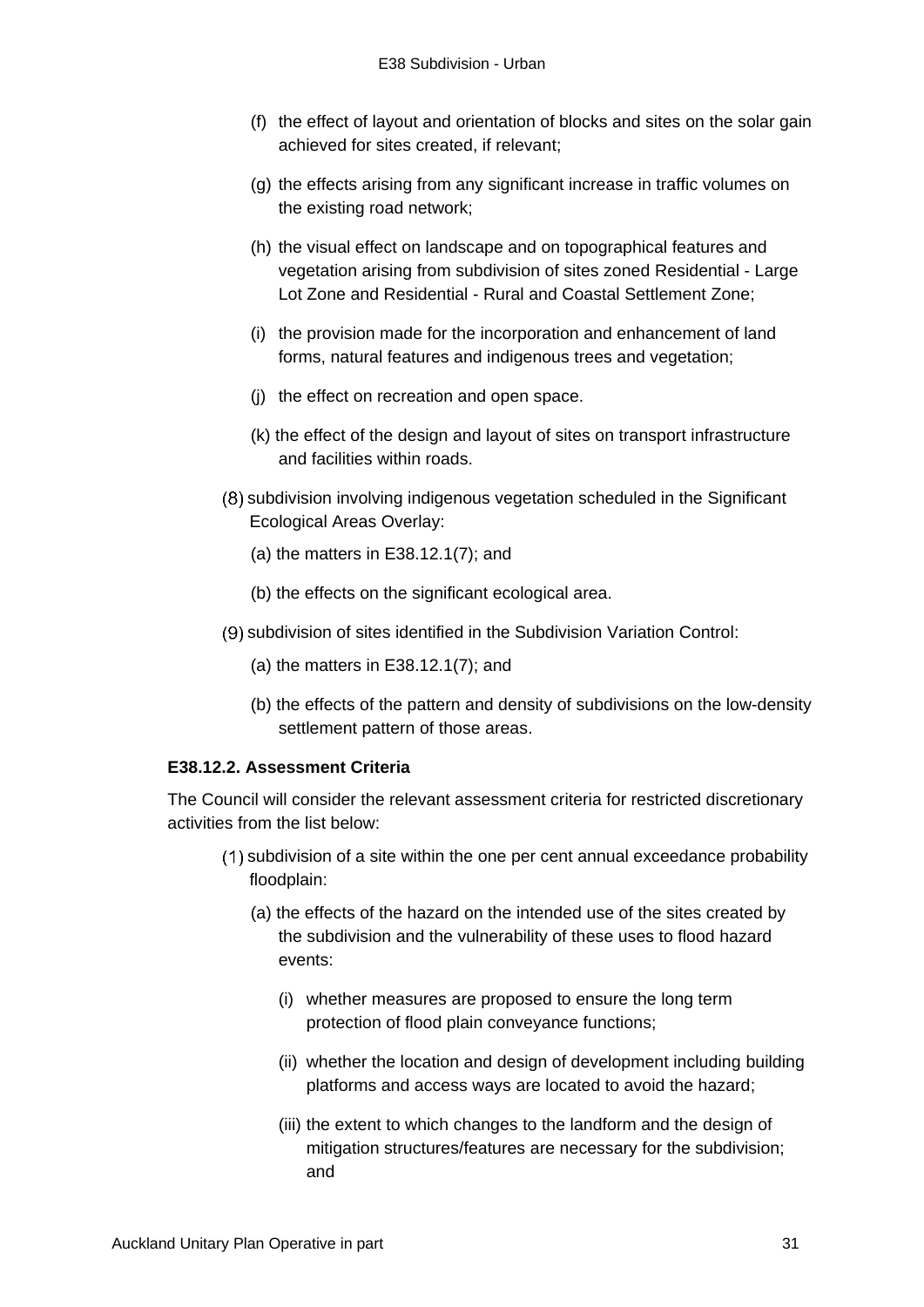- (iv) refer to Policy E38.3(2).
- (2) subdivision of a site in the coastal storm inundation 1 per cent annual exceedance probability (AEP) area or the coastal storm inundation 1 per cent annual exceedance probability (AEP) plus 1 metre sea level rise area:
	- (a) the effects of the hazard on the intended use of the sites created by the subdivision and the vulnerability of these uses to coastal storm inundation events:
		- (i) whether the location and design of development including proposed and existing building platforms and access ways include the ability to relocate uses within the proposed site area, taking into account in urban and serviced areas a 1 metre rise in sea levels;
		- (ii) whether the use of defences to protect the land and any buildings or structures on the land from coastal storm inundation are necessary;
		- (iii) whether there is any residual risk posed by coastal storm inundation to the site(s) associated with any existing or proposed coastal defences;
		- (iv) whether there are effects on landscape values resulting from associated built and/or land form modifications required to provide for the intended use of the site; and
		- (v) refer to Policy E38.3(2).
- (3) subdivision of a site in the coastal erosion hazard area:
	- (a) the effects of the hazard on the intended use of the sites created by the subdivision and the vulnerability of these uses to coastal erosion:
		- (i) whether public access to the coast is affected;
		- (ii) the extent to which the installation of hard protection structures to be utilised to protect the site or its uses from coastal erosion hazards over at least a 100 year timeframe are necessary; and
		- (iii) refer to Policy E38.3(2).
- subdivision of a site subject to land instability including those areas defined in the Plan as "land which may be subject to land instability", or other unstable soils as identified through a specific site assessment:
	- (a) the effects of remediating the land instability hazard and the effect of the hazard on the intended use:
		- (i) the extent to which the proposed sites are stable and suitable;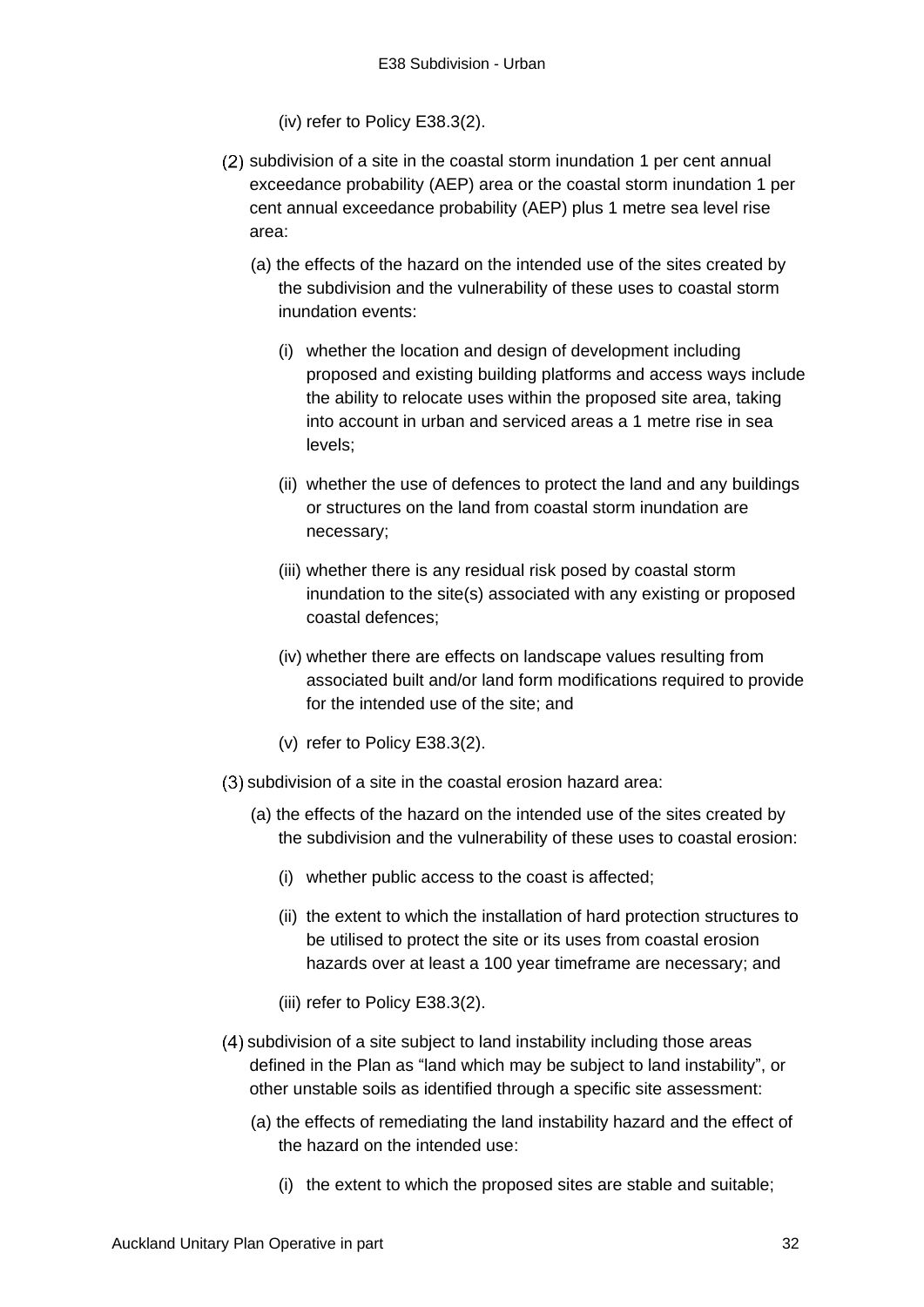- (ii) the extent to which the site instability will affect the intended use, including the provision for onsite infrastructure (where applicable) and accessways; and
- (iii) refer to Policy E38.3(2).
- (5) subdivision establishing an esplanade reserve:
	- (a) the effect of the design, purpose and location of any esplanade reserve established by subdivision in terms of public access, and the conservation of coastal and/or riverbank ecological values, natural values, geological features and landscape features:
		- (i) the extent to which the design purpose and location of the esplanade reserve enables public access and the conservation of coastal and/or riverbank ecological values, natural values, geological features and landscape features; and
		- (ii) refer to Policies E38.3(24), (25) and (26).
- (6) subdivision around existing buildings and development, and subdivision in accordance with an approved land use resource consent:
	- (a) the effect of the design and layout of the proposed sites created:
		- (i) whether the design and layout of the proposed sites create result in new or increased non-compliance with Auckland-wide and zone rules;
		- (ii) whether there is appropriate provision made for infrastructure;
		- (iii) whether there is appropriate creation of common areas over parts of the parent site that require access by more than one site within the subdivision; and
		- (iv) refer to Policies E38.3(1) and (6).
- (7) all other restricted discretionary activity subdivisions:
	- (a) the effect of the design and layout of sites to achieve the purposes of the zone or zones and to provide safe legible and convenient access to a legal road;
		- (i) refer to Policies E38.3(1), (10), (12) and (13).
	- (b) the effect of infrastructure provision and management of effects of stormwater
		- (i) whether there is appropriate provision of and adequate access to existing and new infrastructure, and provision of appropriate management of effects of stormwater;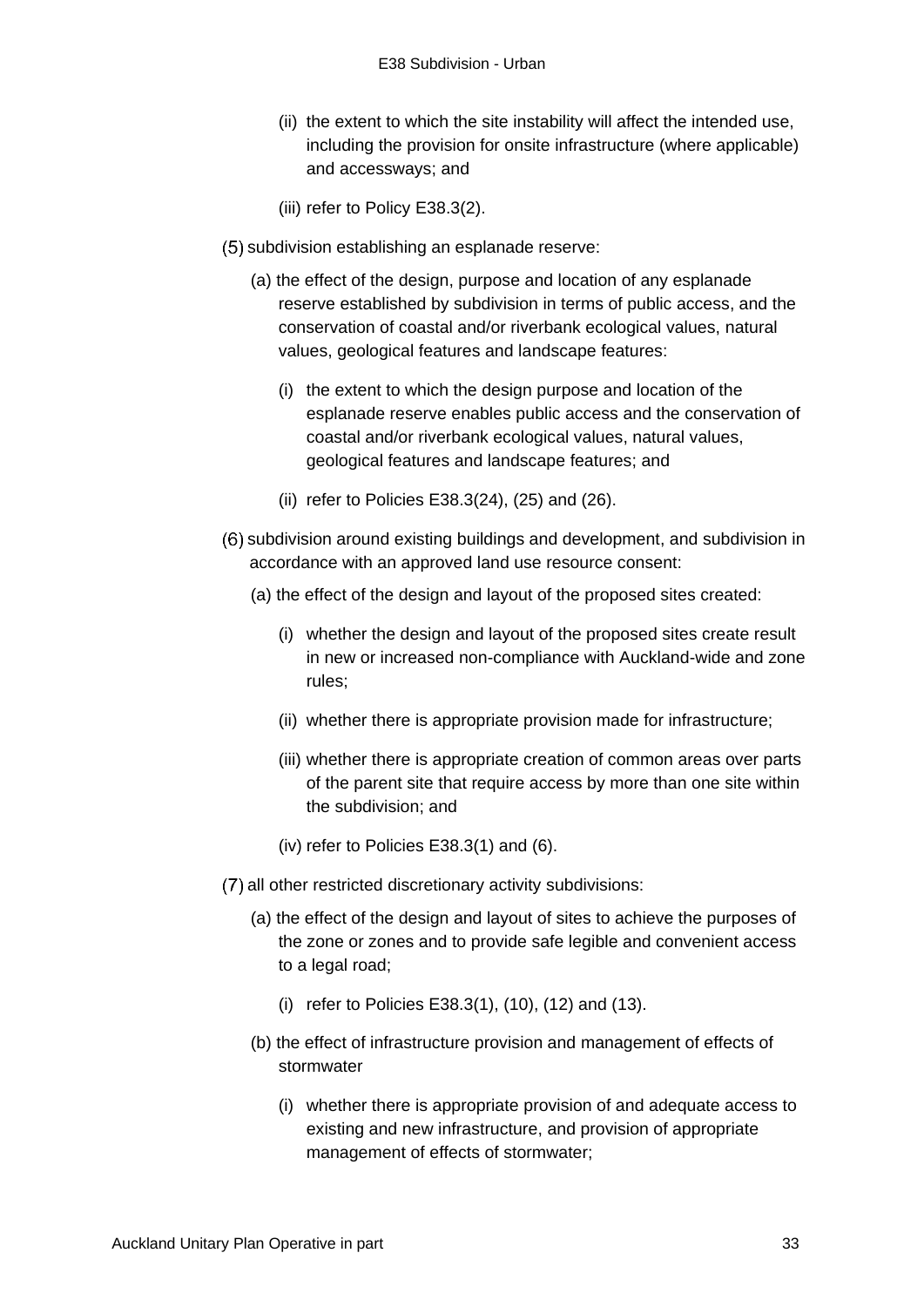- (ii) the extent to which drainage reserves are integrated into the layout of the subdivision and neighbourhood;
- (iii) whether the design and implementation of any necessary physical works including those associated with site preparation works, infrastructure and access are carried out in accordance with recognised best engineering practice or in accordance with Section 2 - Earthworks and Geotechnical Requirements of the Auckland Council Code of Practice for Land Development and Subdivision Version 1.6 dated 24 September 2013.
- (iv) refer to Policies E38.3(19) to (23).
- (c) the effect on the functions of floodplains and provision for any required overland flow paths:
	- (i) refer to Policy E38.3(2).
- (d) the effect on historic heritage and cultural heritage items:
	- (i) the extent to which any sites identified in the Historic Heritage Overlay, or Sites and Places of Significance to Mana Whenua Overlay are protected or avoided; and
	- (ii) refer to Policy E38.3(4).
- (e) the effect of the layout, design and pattern of blocks and roads in so far as they contribute to enabling a liveable, walkable and connected neighbourhood;
	- (i) refer to Policy E38.3(10).
- (f) the effect of layout and orientation of blocks and sites on the solar gain achieved for sites created, if relevant;
	- (i) refer to Policy E38.3(11).
- (g) the effects arising from any significant increase in traffic volumes on the existing road network;
	- (i) refer to Policies E38.3(15) to (17).
- (h) the visual effect on landscape and on topographical features and vegetation arising from subdivision of sites zoned Residential - Large Lot Zone and Residential - Rural and Coastal Settlement Zone;
	- (i) refer to Policy E38.3(3).
- (i) the provision made for the incorporation and enhancement of land forms, natural features and indigenous trees and vegetation;